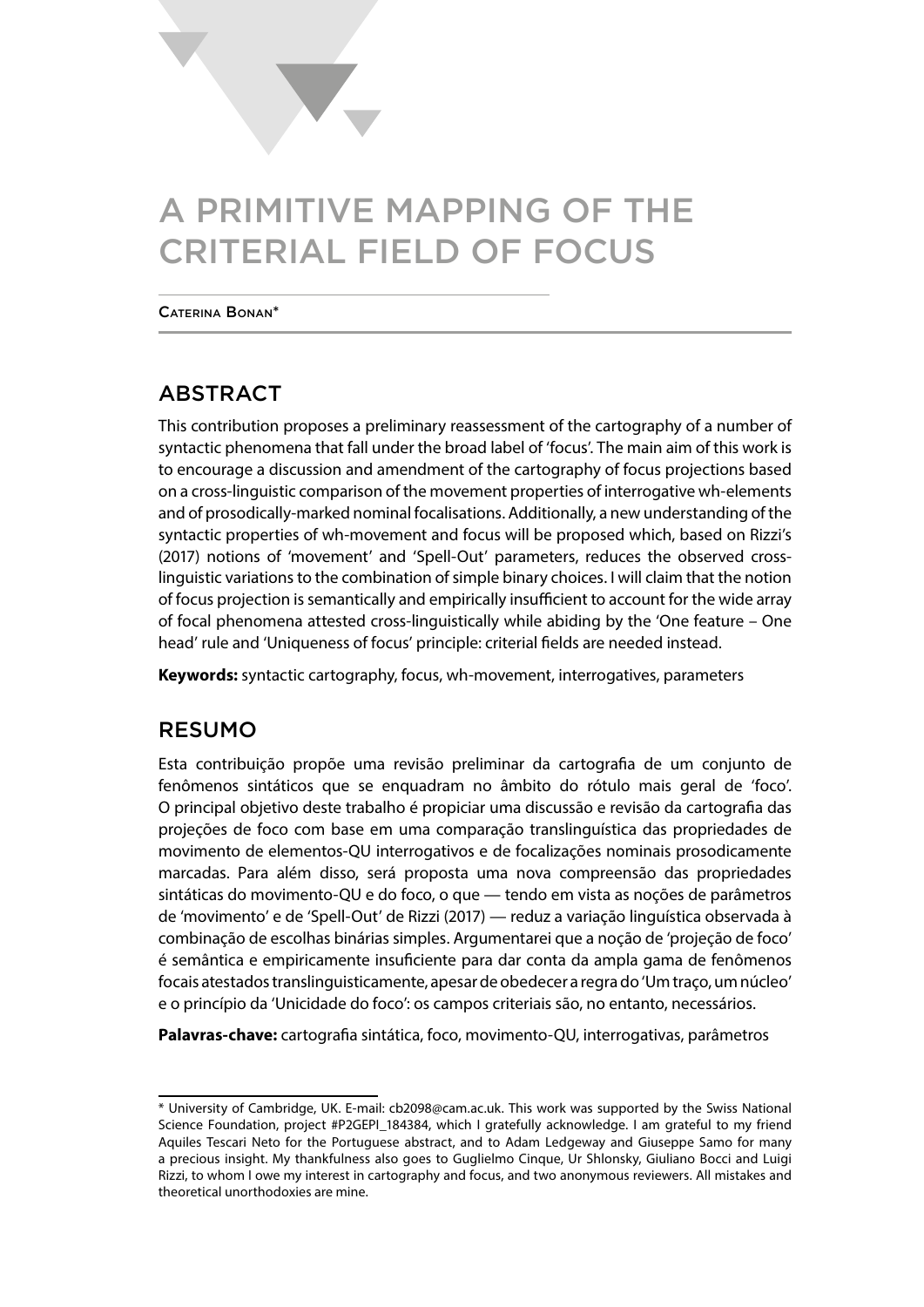# 1 THEORETICAL BACKGROUND

This discussion adopts the cartographic approach to syntactic structures, and proposes a novel mapping of the projections for foci. It is anchored on the widely-accepted assumption that the functional spine encompasses a highly-split functional field above TP, the HLP ('high left periphery'), and a lower, less articulated field right above *v*P, the LLP ('low left periphery'). Concretely, I shall pursue an architecture of syntax in which each functional head encodes only one singleton syntactically active feature ('one feature – one head', henceforth 1F1H). 1F1H was first elaborated in Kayne (2005), although this contribution adopts Rizzi's (2017, p. 171) 'relaxed' version whereby a functional head that acts as a trigger of movement may encode distinct features responsible for phrasal vs head movement.

Less canonically, I shall follow authors such as Aboh & Pfau (2011) and Bonan (2021a) in assuming that wh-elements in answer-seeking interrogatives are cross-linguistically only needed to identify the content of wh-questions, and do not contribute to clause-typing. Consequently, I embrace Cable's (2010) claim in favour of a generalised extension of Q-particles in wh-interrogatives, which are needed both for clause-typing and to determine the scope of wh-elements stranded clause-internally.<sup>1</sup> I thus consider that the [q;focus] bundle of wh-interrogatives is shared between the Q-particle, which encodes [q], and the wh-element, that activates [focus]. In this model, what is triggered by the HLP is not the wh-element but [q], i.e., total wh-fronting is an instance of fronting of Q that 'piggy-backs' on the wh-element.

## 1.1 A MICRO-PARAMETRISATION OF MERGE, MOVE AND SPELL OUT

The movement data will be assessed in light of Rizzi's (2017) understanding of movement parameters whereby MOVE involves the establishment of a probe-goal search followed by internal merge of the goal, and encompasses the two types in (1) and (2):

### (1) **Phrasal movement**

- a. A search feature at the phrasal level;
- b. The corresponding internal merge feature at the phrasal level (IM, formerly the EPP).

(RIZZI, 2017, p. 171 (20))

### (2) **Head movement**

- a. A search feature at the lexical level (Search $_{\text{loc}}$ );
- b. The corresponding internal merge feature, again at the lexical level  $(IM_{n})$ .

(RIZZI, 2017, p. 171 (21))

<sup>1</sup> I shall not make a distinction between Q-projection and Q-adjunction because it would complicate the discussion unnecessarily. Cf. Bonan (2021a) for an analysis of Romance interrogatives that considers the architecture of Q, and Cable (2010) and Bonan (2021b) for a thorough justification of the cross-linguistic extension of Q-particles in wh-interrogatives.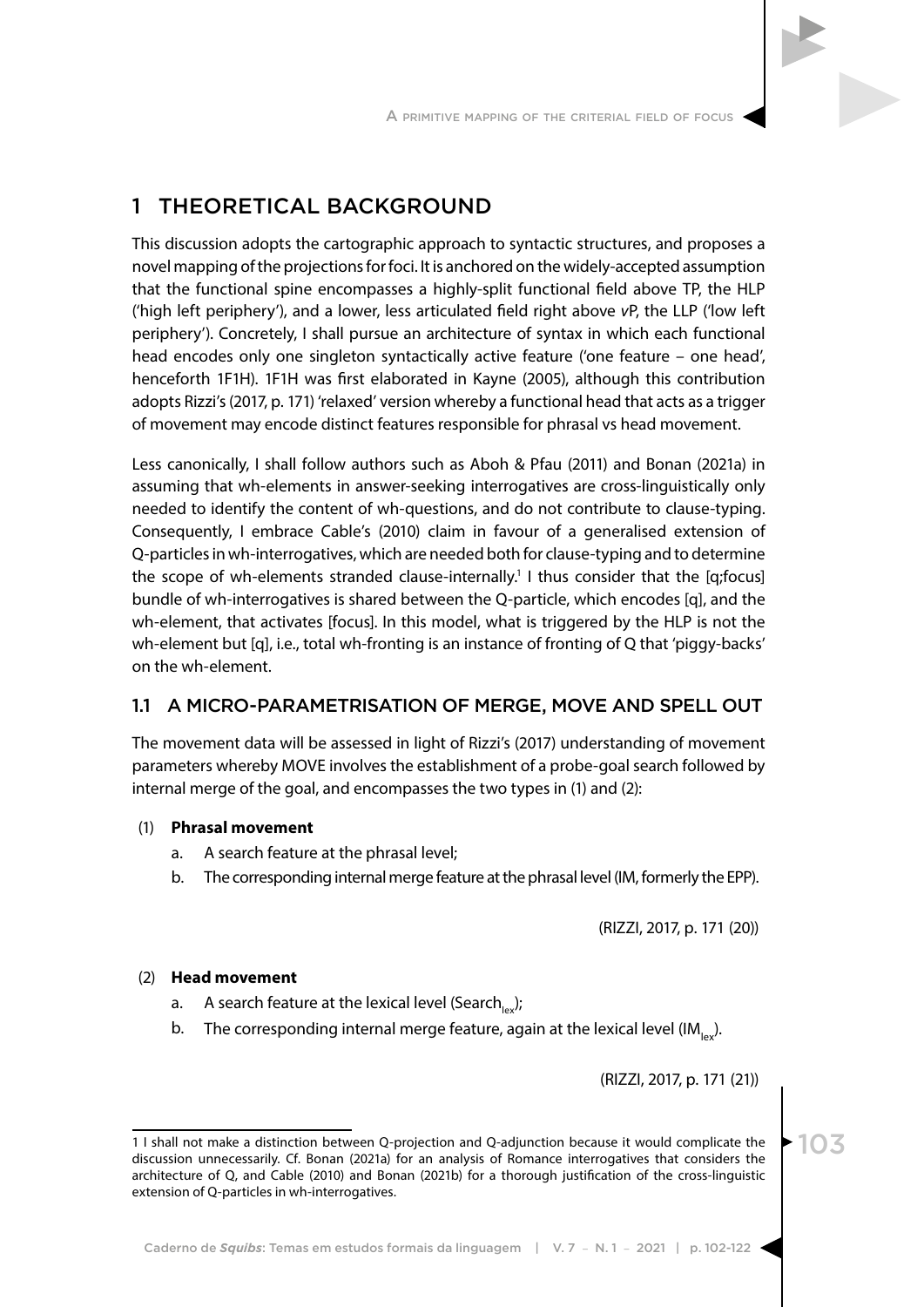

The syntactically active features that count for 1F1H are those responsible for phrasal movement, while the lexical features only contribute to the characterisation of the projection.

When one functional element enters the syntax and becomes a functional head in the relevant configuration, it triggers one syntactic operation on the structure which is built. The available operations are those of MERGE, MOVE, and SPELL OUT. SPELL OUT parameters deal with "variation in the obligatory, optional or impossible pronunciation of certain heads and of their immediate dependents" (RIZZI, 2017, p. 175). For instance, Samo (2019) argues that the projection commonly taken to encode [focus] in the HLP is not realised in the same way by all languages: Focus° triggers movement of an XP that bears a relevant focus feature and, while in languages such as Gungbe this head is phonetically realised, as in (3), its Standard Italian (StandIT) counterpart is silent, as in (4):

### (3) **Gungbe**

[ FocusP kòfí<sup>i</sup> [ Focus° **wè** [ ùn yró — <sup>i</sup> ]]]! Kofi foc 1sg call 'I called kofi (as opposed to, for example, Enoch)'

(ABOH, 2007, p. 85 (9c))

### (4) **StandIT**

 $\left[\begin{smallmatrix} 0 & 0 & 0 \end{smallmatrix}\right]$   $\left[\begin{smallmatrix} 0 & 0 & 0 \end{smallmatrix}\right]$   $\left[\begin{smallmatrix} 0 & 0 & 0 \end{smallmatrix}\right]$   $\left[\begin{smallmatrix} 0 & 0 & 0 \end{smallmatrix}\right]$   $\left[\begin{smallmatrix} 0 & 0 & 0 \end{smallmatrix}\right]$   $\left[\begin{smallmatrix} 0 & 0 & 0 \end{smallmatrix}\right]$   $\left[\begin{smallmatrix} 0 & 0 & 0 \end{smallmatrix}\right]$   $\left[\begin{smallmatrix} 0 & 0 & 0 \end{smallmatrix}\right]$   $\left[\begin$ the book foc Gianni has read — 'Gianni read the book (as opposed to, for example, the article)'

(SAMO, 2019, p. 146 (8))

Samo (2019, p. 146) claimed that, while in the Gungbe example in (4) the criterial head is spelled-out, some languages display the movement of an already merged head. This configuration is observed in V2 languages, as illustrated by the German example in (5):

(5) **German**

 $\left[\begin{smallmatrix} 1 & 0 & 0 \\ 0 & 1 & 0 \\ 0 & 0 & 0 \end{smallmatrix}\right]$   $\left[\begin{smallmatrix} 1 & 0 & 0 \\ 0 & 1 & 0 \\ 0 & 0 & 0 \end{smallmatrix}\right]$   $\left[\begin{smallmatrix} 1 & 0 & 0 \\ 0 & 1 & 0 \\ 0 & 0 & 0 \end{smallmatrix}\right]$   $\left[\begin{smallmatrix} 1 & 0 & 0 \\ 0 & 1 & 0 \\ 0 & 0 & 0 \end{smallmatrix}\right]$ this fresco painted.3sg Giotto

'Giotto painted this fresco (as opposed to, for example, the one over there)'

(adapted from Samo (2019, p. 146 (8)))

<sup>2</sup> A. Ledgeway (pc.) points out that a preverbal subject intervening between the shifted focus and the finite verb is ungrammatical for many speakers of Italian. However, this phenomenon is likely to be due to an intervention effect, and should not have consequences for my theory.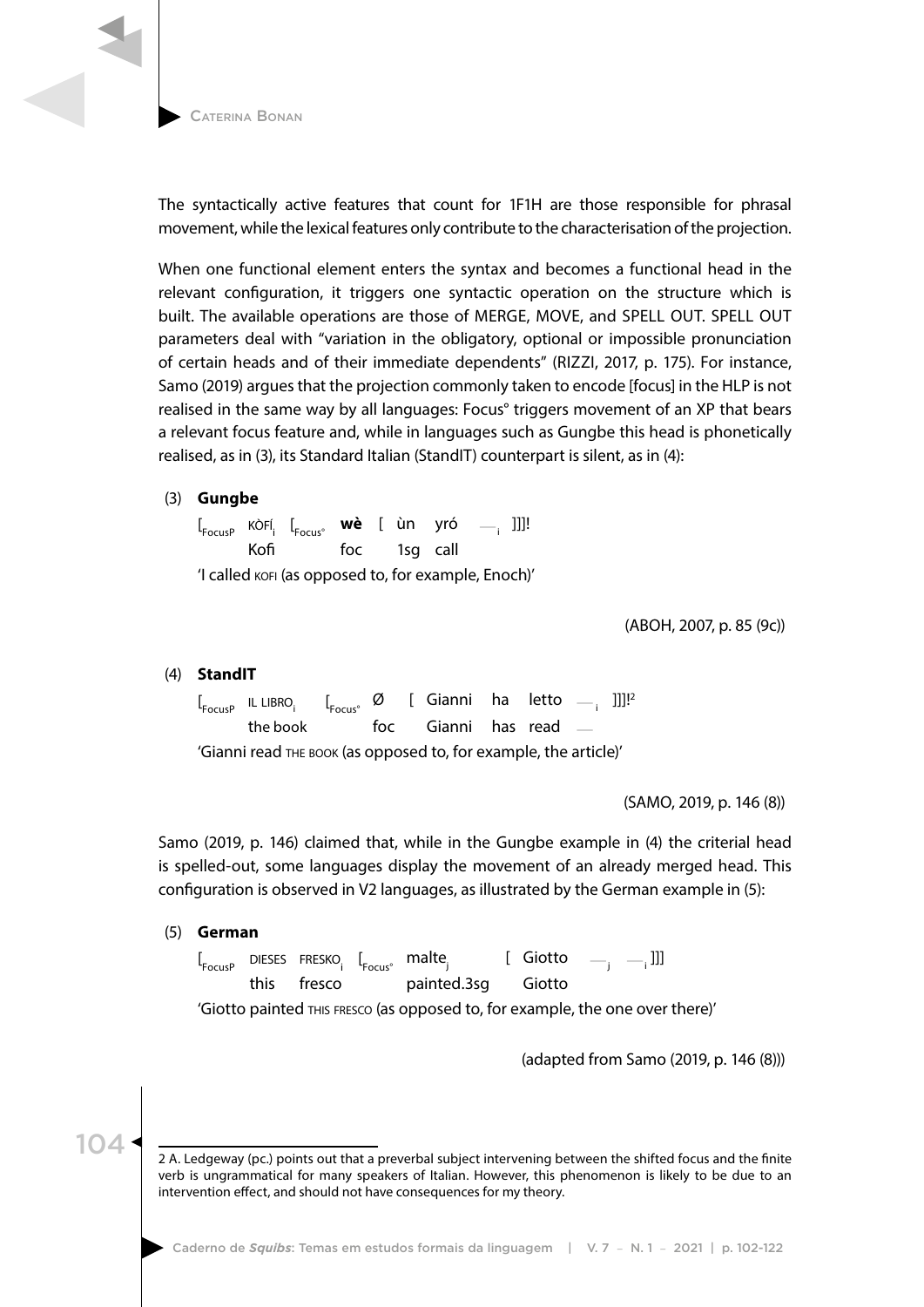In this framework, the variability of syntactic strategies adopted by different languages stems from different combinations of the syntactic operations of MERGE, MOVE and SPELL OUT: Gungbe merges FocusP and spells out Focus°; StandIT merges FocusP but does not spell out Focus<sup>°</sup>; German requires both phrasal movement and head movement.<sup>3</sup> Additionally, while a positive setting of MERGE is a requirement in Gungbe and German, alternation between shifted and in-situ foci is observed in StandIT, as illustrated in the variant of (4) given in (4'):

(4') [ FocusP [  $\emptyset$  [ Gianni ha letto  $\|$  LIBRO ]]]! foc Gianni has read the book 'Gianni read the book (as opposed to, for example, the article)'

The parametrisation in question can be viewed as in Table 1:

|         | Merge (M) | Spell Out (SO) | Search (SEA) | IM  | $\mathsf{SEA}_{\mathsf{lex}}$ | $IM_{lex}$ |
|---------|-----------|----------------|--------------|-----|-------------------------------|------------|
| Italian |           |                |              | 1/0 |                               |            |
| Gungbe  |           |                |              |     |                               |            |
| German  |           |                |              |     |                               |            |

**TABLE 1 — LANGUAGE VARIABILITY IN ACTIVATING FOCUSP**

Source: elaborated by the author.

I shall argue that the micro-parametrisation in Table 1 is particularly powerful for the understanding of the distribution of focus. In fact, the cartographic approach to syntax widely acknowledges that the desirable 1F1H-architecture seems unachievable in relation to focus phenomena, which constitutes an apparent problem for the theory of syntax. In StandIT, for example, what was commonly understood as a free alternation between focus in-situ and shifted focus is challenged by the observation that, while the observed alternation is productive with contrastive foci, the same movement properties are not available for informational and corrective foci (BIANCHI, 2013; CRUSCHINA, 2011; but also BENINCÀ & POLETTO, 2004), as I discuss in §3. A single head encoding [focus] coupled with a simple 'covert vs overt movement' parameter (IM=0/1) is thus insufficient to account for the observed facts. This article addresses this problem and provides a novel explanation for the puzzling distributional properties of the most common types of nominal focalisations.

# 2 THE FOCUS/WH-PARALLEL

The mainstream literature on interrogatives maintains that, when functioning as interrogative operators in wh-questions, wh-phrases are obligatorily focused, and therefore target focus projections (HORVATH, 1986; BECK, 2006; RIZZI, 1997; CABLE, 2010; a.o.).

<sup>3</sup> A. Ledgeway (pc.) suggests that the focus head could be responsible for the intonational contour associated with shifted contrastive foci; accordingly, the special intonation associated with these structures would be an alternative way of spelling out (at PF) the focus head.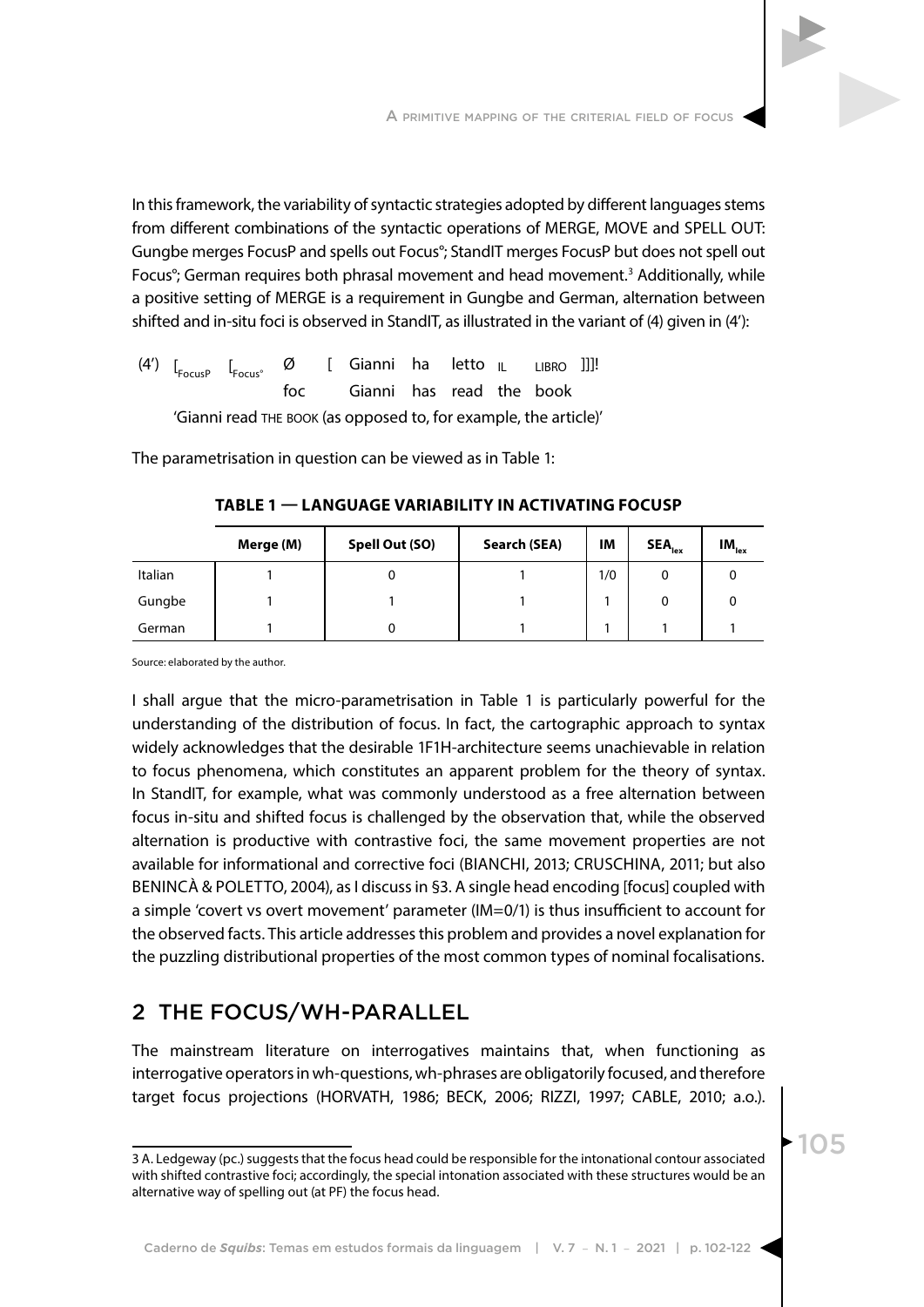

The use of Rizzi's (1997) high left-peripheral FocusP as a probe for totally-fronted wh-phrases is widespread in the literature, while quite a small number of works have argued instead for clause-internal wh-elements targeting a focus projection of the LLP (refer to Bonan (2021a, §3.1) for an overview).

Horvath (1986) claimed that whenever languages have a specialised projection for contrastively-focused constituents at their disposal, this projection is also available for wh-elements. In Bonan (2021b), I argued that this parallelism is displayed also in Eastern Trevisan (EastTV), which attracts both contrastive foci, as in (6), and wh-elements, (7), in the LLP:

- (6) ogni bocial, ghe gà consegnà AL MAESTRO el  $\mathsf{so}_{*_{i/1}}$  libro . every boy=3ps 3.DAT has handled to.the teacher the his book 'Every boy handled their book to the teacher (e.g., not to the principal)'
- (7) ghe ga-eo<sub>i</sub> consegnà a chi / a che maestro<sub>i</sub> el so<sub>\*i/i</sub> libro ? 3.dat has=3ps handled to who to what teacher the his book 'to whom/which teacher did he handle his book?'

In EastTV, wh-elements/foci surface lower than the low adverbial space (LAS), to which the active past participle moves (BONAN, 2021a, p. 11). That these elements surface in derived positions is supported by the lack of canonical binding properties: in (7), what follows the moved constituent is c-commanded by the rest of the clause, i.e., not dislocated to the right, as witnessed by the ability of the existential quantifier *ogni X* ('every X') to bind it.<sup>4</sup> EastTV does not display a phonological constraint prohibiting wh-categories in the rightmost clausal edge (cf. *Gatu magnà che?* Lit: 'Have-you eaten what?'), supporting the idea that the movements in (6) and (7) are not driven by the incompatibility of wh-elements with the main-stress position.

# 2.1 WH-TO FOC AND ITS CROSS-LINGUISTIC EXTENSION

The interrogative syntax of EastTV was used in Bonan (2021a) to elaborate an innovative theory of low focus movement named Wh-To-Foc (henceforth, W<sup>h</sup>F). W<sup>h</sup>F entails the existence of a functional periphery above *v*P that minimally contains a focus-projection, FocP, whose head encodes an uninterpretable [focus] feature (as in Belletti (2004)). My claim was that in answer-seeking interrogatives, the inherent feature of the wh-element that gets activated is the one that has an output effect (in the sense of Chomsky (2001)): [focus] (in contexts such as relatives, for instance, [wh] is activated instead). A [q]-feature is additionally 'acquired' via IM<sub>lex</sub> of an adjoined Q-particle in the sense of Cable (2010). The command can be understood as in (8):

(8) if clause = interrogative: activate [foc] and  $IM_{\text{loc}}[q]$ else: activate [wh]

106

4 The 3PS subject clitic 'l' in (6) does not signal the presence of subject topicalisation: subject clitics, when available, are compulsory in the unmarked clauses in this variety (BONAN, 2021a).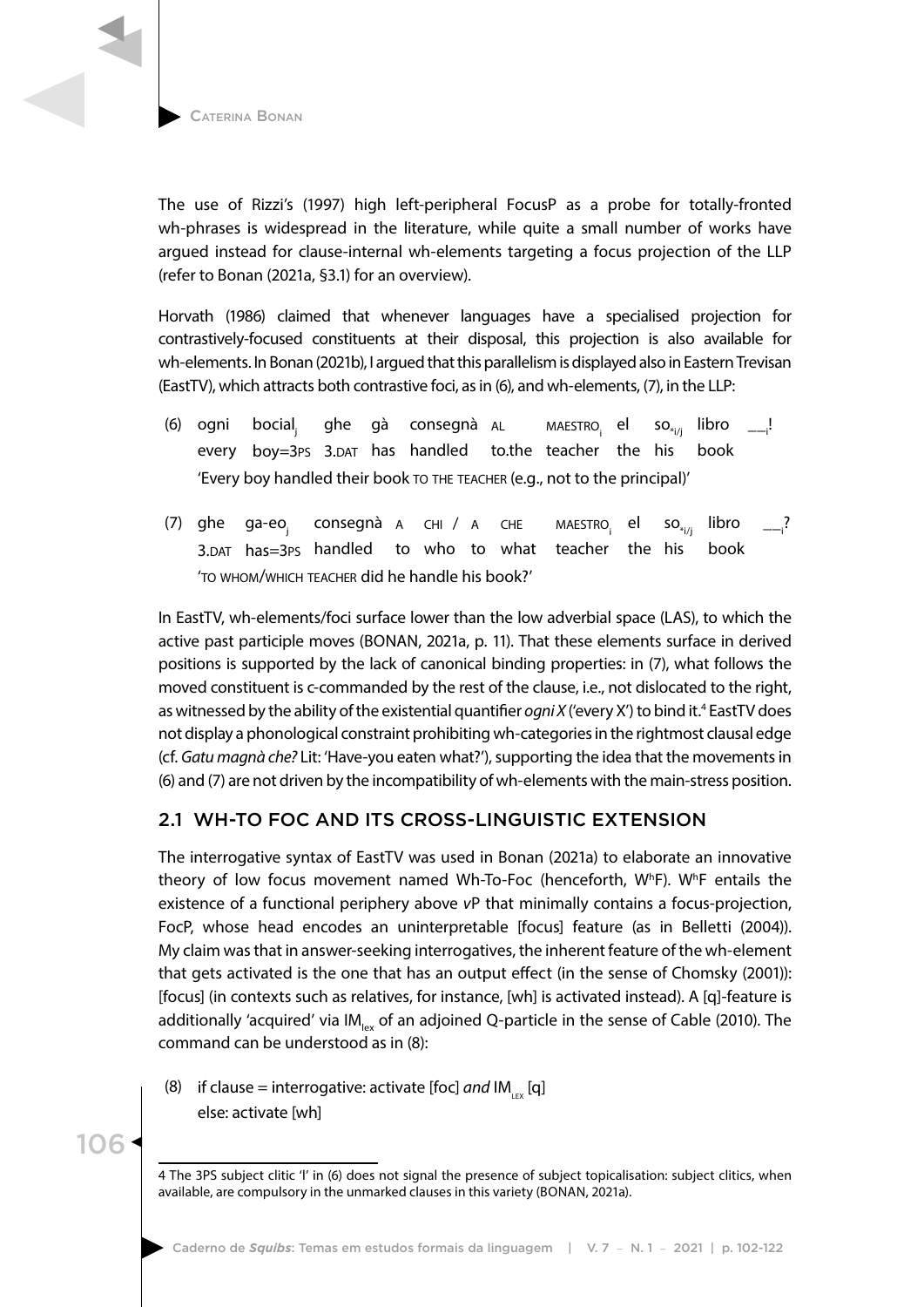In languages with low focus movement such as EastTV, once Foc is merged, *u*[foc] in Foc° searches the *i*[foc] on the wh-element, and IM is performed. Following low focus-movement, when the left-peripheral FocusP is merged the silent Q-particle attached to the *frozen-in-place* wh-element in SpecFoc is searched by the [q]-feature in Focus°, and then IM in SpecFocusP. Extraction of the Q-particle does not 'undo' the *frozen-in-place* wh-element (in the sense of Rizzi's (2015) version of Criterial Freezing, CF, whereby only the criterial GOAL is frozen), the movement does not violate CF. The theory of Wh F has two consequences:

- a) It entails that Rizzi's (1996) Wh-Criterion is actually of a dual nature, and encompasses a Focus-Criterion (F-Cr) and a Q-Criterion (Q-Cr);
- b) It entails that in languages like Trevisan the 'edge' of the lower clausal phase is not Spec*v*P but SpecFoc ('dynamic phase edge' à la Boskovic (2014)).

The parametrisation of the projections involved in EastTV 'wh-in situ' are given in Table 2:

|               | M | <b>SO</b> | <b>SEA</b> | IM | $\mathsf{SEA}_{\mathsf{lex}}$ | $IM_{lex}$ |
|---------------|---|-----------|------------|----|-------------------------------|------------|
| $F-CR$ (FocP) |   |           |            |    |                               |            |
| Q-CR (FocusP) |   |           |            |    |                               |            |

**TABLE 2 — PROJECTIONS INVOLVED IN TV 'WH-IN SITU'**

Source: elaborated by the author.

 $SEA_{\text{av}}$  and  $IM_{\text{av}}$  here are classified as '1' because Trevisan has V-to-C movement in wh-interrogatives. The settings proposed for the F-Cr are valid also for instances of low focus-movement as those observed in (6). I will later claim that what's responsible for the Q-Cr is in fact not Rizzi's (1997) FocusP but rather a specialised projection, QP.

Low focus movement of wh-elements and foci is also attested in diachronic studies: Archaic Chinese displayed the phenomenon in the Warring states period (F-Cr: IM=1), with an optionality between movement and non-movement at the beginning of the Han Dynasty (IM=1/0) (ALDRIDGE, 2010). Today the language has real wh-in situ and unmoved foci (IM=0), suggesting the existence of a 'derivational simplicity principle' (BONAN, 2021b, p. 42) that, in the framework adopted here, entails a tendency for the setting of IM to evolve in the direction of no movement  $(1\rightarrow 0)$ . The same evolution has been attested in the diachrony of Japanese, which went from having  $W^h$ F in the Nara period (IM=1), to optionality between movement and non-movement in the Heian period (IM=1/0), to present-day lack of movement (IM=0) (ALDRIDGE, 2009). Nara Japanese low movement of wh-elements is an instantiation of  $W^h$ F in which the need for a Q-Cr is supported by the presence of a phonetically-realised Q-particle in Focus° (*ka*). In Bonan (2021a), I suggested that Northern Italian dialects (NIDs) vary to the extent in which they display subject-clitic inversion (i.e., V-to-C movement) (SEA<sub>lex</sub> and IM<sub>lex</sub> 1 vs. 0), and as to whether they have low movement of wh-elements/foci (IM=1 vs IM=0). NIDs are thus either at the 'movement' stage as attested in Archaic Chinese and Old Japanese, or at the 'real in-situ' stage typical of contemporary varieties of Chinese and Japanese.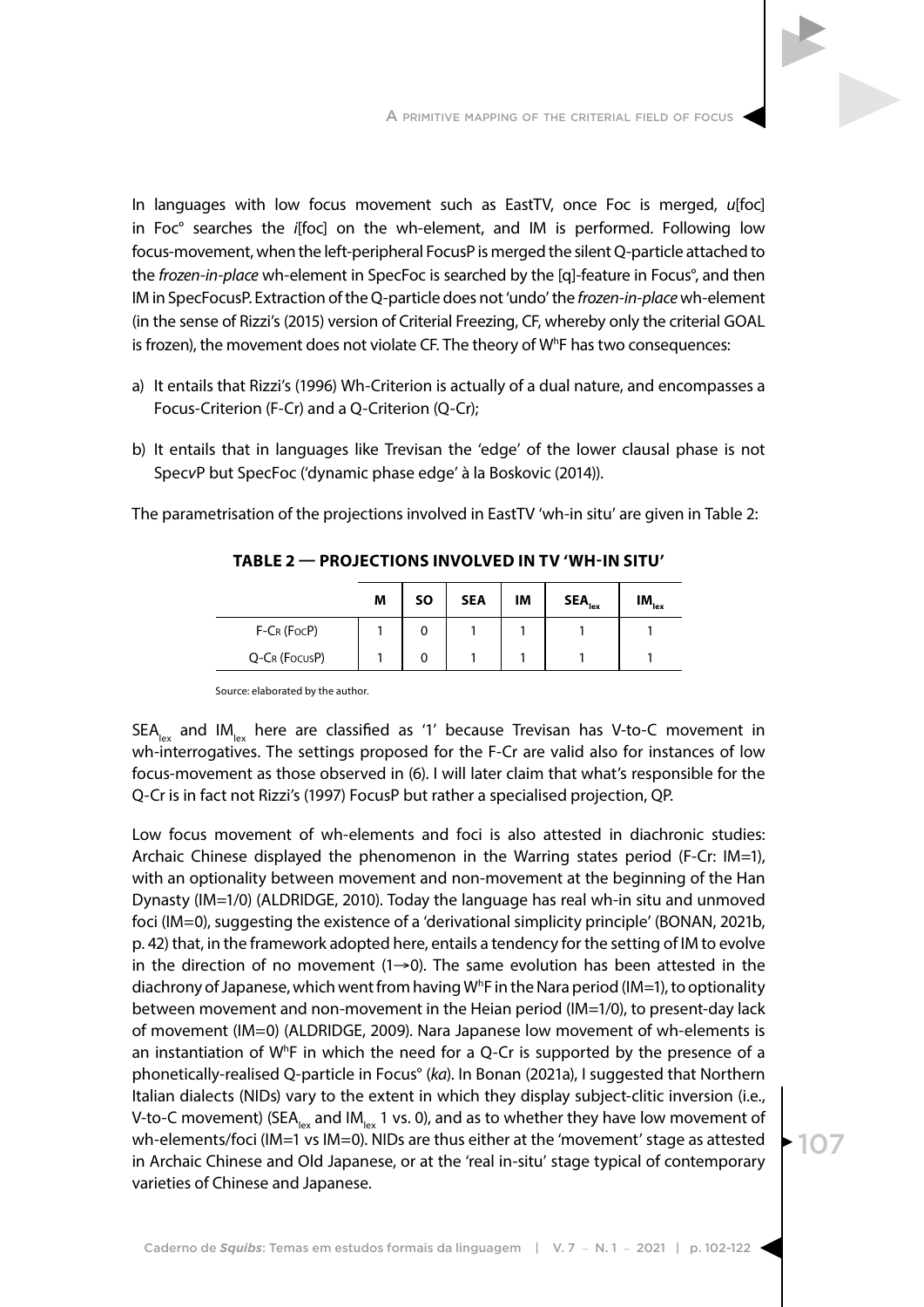The EastTV data highlight that the functional portion targeted by foci and wh-elements lies lower than the LAS and higher than *v*P; however, an understanding whereby the movement of all these elements is triggered by the same feature encoded by one single head is semantically untenable. Also, cross-linguistically, not all types of foci have the same distribution, suggesting that not all categories that fall under the broad label of 'focus' are probed by the same head, be it in the HLP or the LLP, as widely assumed. I discuss this in §3.

# 3 TOWARDS AN IDENTIFICATION OF FOCAL 'CRITERIAL FIELDS'

Horvath's (1986) proposal for an interpretive similarity between contrastive foci and wh-elements in that both types of categories quantify over an inferable, contextually closed set faces semantic problems. Whilst this parallel can be made between certain focus categories, the difference between D-linked and non-D-linked wh-elements is not captured by this analysis, as it is typically assumed that only D-linked wh-elements involve this type of quantification. Additionally, contrastive focus differs from new information focus in that it is linked to a member of a set in the context, while the latter can be either unlinked, or linked to a wh-element. How to reconcile these basic observations with the 1F1H rule and 'Uniqueness of focus'? In a system that takes wh-elements and foci to compete for the same Spec, this is conceptually wrong.

# 3.1 RETHINKING RIZZI'S FOCUSP

Rizzi (2018) recently observed that the situation is in fact more complex than previously believed, as discourse-linkedness influences the distribution of wh-elements in interrogatives and calls for a splitting of FocusP.<sup>5</sup> This becomes clear when we compare the distribution of StandIT *perché* ('why') with respect to a following lexical subject and focus, and that of D-linked and non-D-linked wh-elements. *Perché* is compatible with an adjacent lexical subject, and can co-occur with a following focalised constituent (RIZZI, 2001), as in (9):

## (9) **StandIT**

108

- a. Perché Gianni ha messo le chiavi nel cassetto? why Gianni has put the keys in.the drawer 'Why did Gianni put the keys in the drawer?'
- b. Perché le chiavi hai messo nel cassetto, non le sigarette? why the keys have<sub>zes</sub> put in.the drawer  $_{NEG}$  the cigarettes Lit: 'Why the keys you put in the drawer, not the cigarettes?'

(RIZZI, 2018, p. 351)

<sup>5</sup> Cf. Munaro (1999) for a similar claim applied to Venetan 'Bellunese', which licenses non-lexically restricted wh-elements clause-internally, and fronts lexically-restricted elements.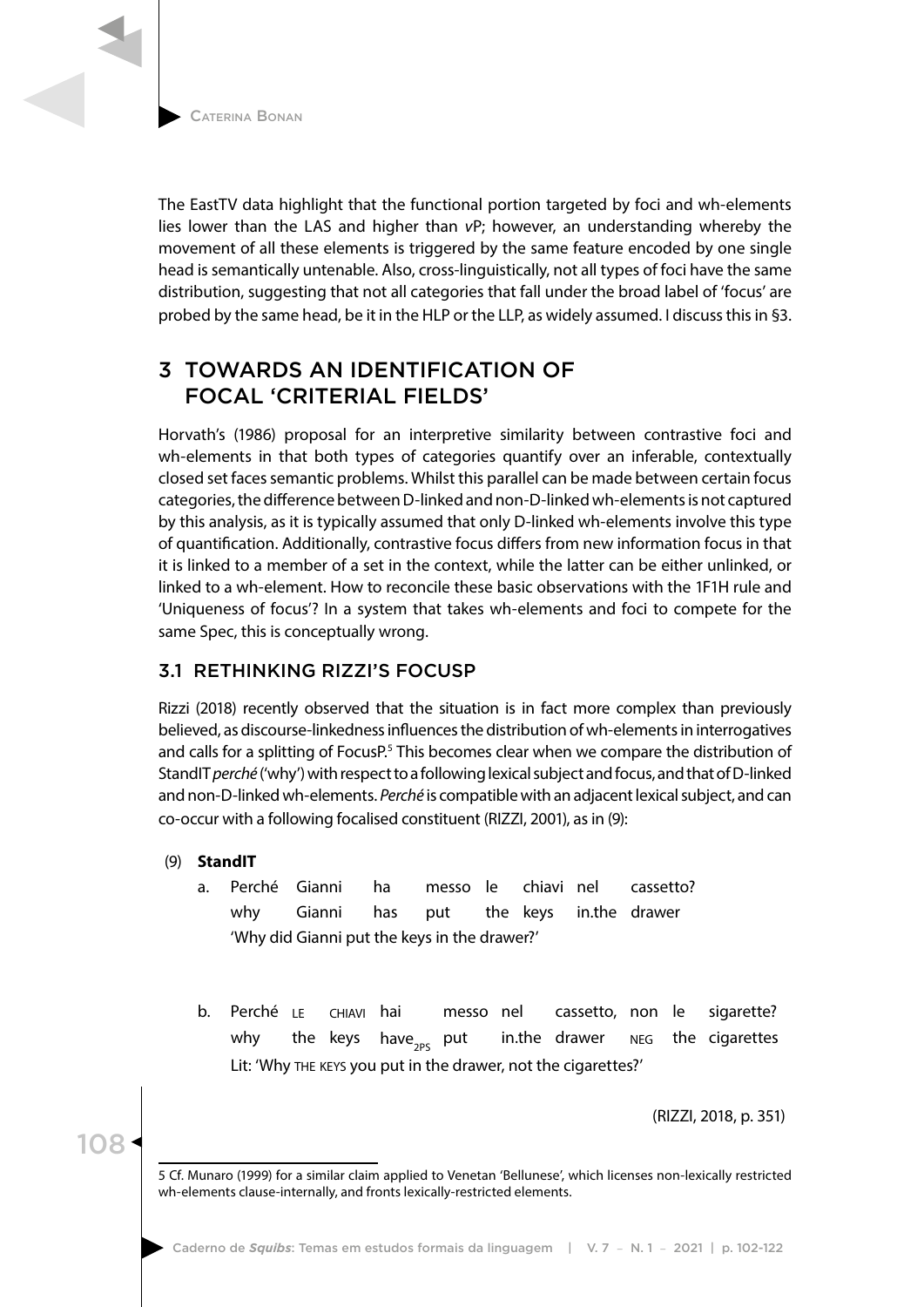*Perché* and its cross-linguistic counterparts are acknowledged to occupy the Spec of Rizzi's (2001) IntP, a projection that is either understood to externally-merge why-words directly in its Spec (RIZZI, 2001; STEPANOV; TSAI, 2008) or to attract them from a lower projection in the HLP (SHLONSKY; SOARE, 2012). Therefore, depending on the approach and possibly on the language, IntP has either SEA=0;IM=0 or SEA=1;IM=1. In languages like StandIT, in which we observe subject-inversion in the presence of *perché*, both SEA<sub>lex</sub> and IM<sub>lex</sub> are set as 1 for IntP. The distribution of *perché* pairs that of D-linked wh-elements, as in (10), while non-D-linked wh-elements are incompatible both with a lexical subject and with a following focus, as in (11):

#### (10) **StandIT**

- a. In che cassetto Gianni ha messo le chiavi? in what drawer Gianni has put the keys 'In which drawer did Gianni put the keys?'
- b. <sup>?</sup> In che cassetto LE CHIAVI hai messo, non le sigarette? in what drawer the keys have<sub>2PS</sub> put  $NEG$  the cigarettes Lit: 'In which drawer the keys you put, not the cigarettes?'

(RIZZI, 2018, p. 351)

#### (11) **StandIT**

- a. \* Dove Gianni ha messo le chiavi? where gianni has put the keys 'Where did Gianni put the keys?
- b. \* Dove LE CHIAVI hai messo, non le sigarette? where the keys have<sub>2PS</sub> put  $NEG$  the cigarettes Lit: 'Where THE KEYS you put, not the cigarettes?'

(RIZZI, 2018, p. 351)

Rizzi thus proposed the updated map of high left peripheral focus phrases in (12):

#### (12) **Focus projections in the HLP** (as in Rizzi (2018), p. 351(22))

… [<sub>FP2</sub> (in che cassetto) F2<sup>°</sup><sub>[+N:+O]</sub> ] [<sub>IntP</sub> (perché) Int<sup>°</sup> ] [<sub>FP1</sub> (dove) F1<sup>°</sup><sub>[+O]</sub> ][<sub>FinP</sub> ... ]]]]

While the settings observed in Table 1 for FocusP remain unchanged, that original projection is now split in two projections surrounding IntP whose settings are as in Table 3.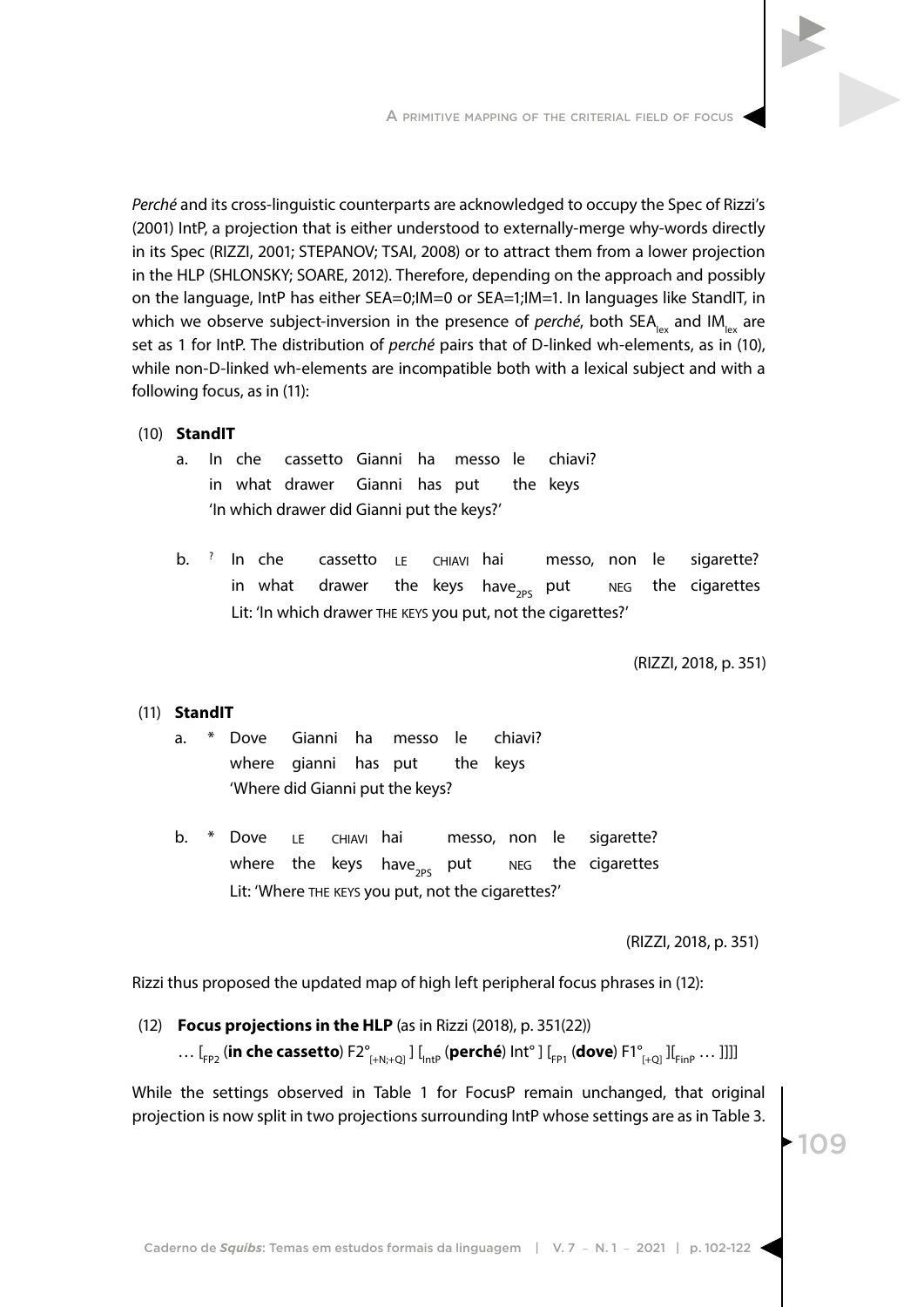|                 | M | <b>SO</b> | <b>SEA</b> | IM  | SEA <sub>lex</sub> | $IM_{\rm lex}$ |
|-----------------|---|-----------|------------|-----|--------------------|----------------|
| FP <sub>2</sub> |   | 0         |            | 1/0 |                    |                |
| FP <sub>1</sub> |   | 0         |            | 1/0 |                    |                |
|                 |   |           |            |     |                    |                |

#### **TABLE 3 — TWO FOCUSPS IN STANDIT**

Source: Rizzi (2018).

As for foci, the well-known requirement that focalisations follow *perché* (IntP>focus) seems to suggest that, at least in StandIT, shifted foci are attracted into FP1, not FP2. This however, in a framework in which wh-fronting is triggered by [q], entails that FP1 is a 1F1H-violating head. A derivation in which [focus] and [q] are encoded by different heads thus appears more plausible. While in languages like EastTV the two heads encoding [focus] and [q] are clearly separate, in StandIT the requirement for shifted foci and shifted wh-elements to surface in the HLP makes the identification of the relevant head trickier. The need for two heads is nonetheless supported by the observation that StandIT has IM=0/1 for contrastive focalisations, and IM=1 for wh-movement, with the latter additionally requiring  $SEA<sub>lex</sub>$  and IM<sub>lex</sub>=1. StandIT focus fronting is clearly a phenomenon in which Rizzi's (2017) understanding of 'movement' parameters proves to be a powerful tool for the identification, classification, understanding and mapping of micro-variation, both cross-linguistically and language internally.

A consequence of the framework proposed here is that Rizzi's (2018) FP2 can be dispensed with, and IntP used for the fronting of D-linked wh-elements: IntP does not search (SEA=0) and directly merges (M=1) why-words from the lexicon into its Spec, while it searches (SEA=1) and then merges (M=1) D-linked wh-elements. In both cases, IntP/QP searches (SEA<sub>lex</sub>=1) and merges (IM<sub>lex</sub>=1) the subject. Note that one could arguably keep Rizzi's FP2 and understand it as a QP à la Cable (2010) and Bonan (2021a), making FP2 responsible for [q] and IntP for [wh]. However, while different works have in turn used one or the other feature over the years, it seems to me that both stand for the same feature that needs checking in answer-seeking wh-interrogatives. Therefore, merging the two projections is a legitimate operation. I will henceforth call this projection  $Q_{\text{av}}$ .

Semantically, I have claimed that contrastive foci and D-linked wh-elements quantify over an inferable, contextually closed set, so it could be technically plausible for these to be probed by the same feature. However, the required IntP>focus ordering suggests that the projection for contrastive foci is merged lower than the one responsible for total fronting of D-linked wh-elements,  $Q_{N}$ ; I follow Cruschina (2015) and call it CFoc. Additionally, given that unlinked wh-words surface lower than IntP but are quantificationally different with respect to contrastive foci, the possibility for the two to be attracted by the same head is excluded, even more so because IM=1/0 for contrastive foci, while for unlinked wh-words it is =1.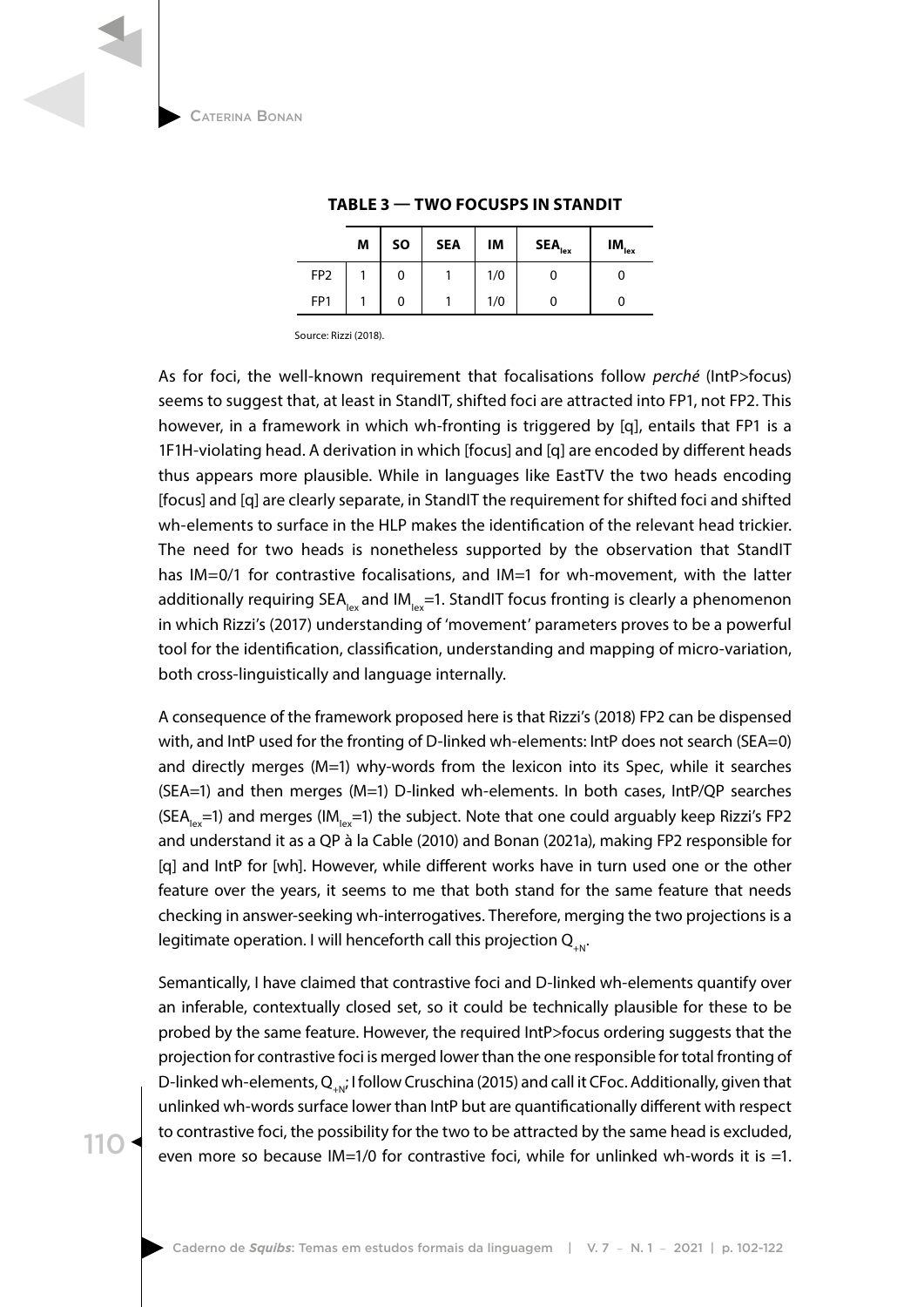

|                         | Probe            | M | <b>SO</b> | <b>SEA</b> | ΙM  | $\textsf{SEA}_{\sf lex}$ | $IM_{lex}$ |
|-------------------------|------------------|---|-----------|------------|-----|--------------------------|------------|
| $INTP/QP_{+N}$          | D-linked wh-     |   |           |            |     |                          |            |
| <b>CFoc</b>             | Contrastive foci |   | 0         |            | 1/0 |                          |            |
| $QP_{N}$ (formerly FP1) | Unlinked wh-     |   |           |            |     |                          |            |

### **TABLE 4 — LEFT-PERIPHERAL PROJECTIONS FOR FOCI AND WH-ELEMENTS IN STANDIT**

Source: elaborated by the author.

# 3.2 LOW FOCUS PROJECTION(S)

I have already mentioned that some authors have highlighted the need for at least one focus projection in the LLP. Belletti (2004) notoriously posited the existence of a reduced periphery right above *v*P, consisting of a focus projection surrounded by topic projections, as in (13):

(13)  $\ldots$  [<sub>TopP</sub> Top<sup>o</sup> [<sub>Foc</sub> Foc<sup>o</sup> [<sub>TopP</sub> Top<sup>o</sup> ... VP ]]]

(BELLETTI, 2004, p. 9)

The need for a LLP, and especially for a focus projection therein, was brought forward by the observation that, in StandIT, non-canonical VS orders are overwhelmingly preferred in answers to wh-questions bearing on the subject, as illustrated in (14):

|         | (14) Question: Chi è arrivato?<br>who is arrived<br>'Who arrived?'                                      |
|---------|---------------------------------------------------------------------------------------------------------|
| Answer: | È arrivato GIANNI / UN RAGAZZO.<br>is arrived John / a young.man                                        |
|         | Answer: # Gianni / un ragazzo è arrivato<br>John / a young.man is arrived<br>'John/a young man arrived' |

For Belletti & Rizzi (2017), in examples like (14), the lexical subject expresses a narrow focus interpretation and is not in the canonical subject position at Spell-Out but rather in the low SpecFoc. This understanding of the Italian low left-peripheral IFoc can be seen as in Table 5: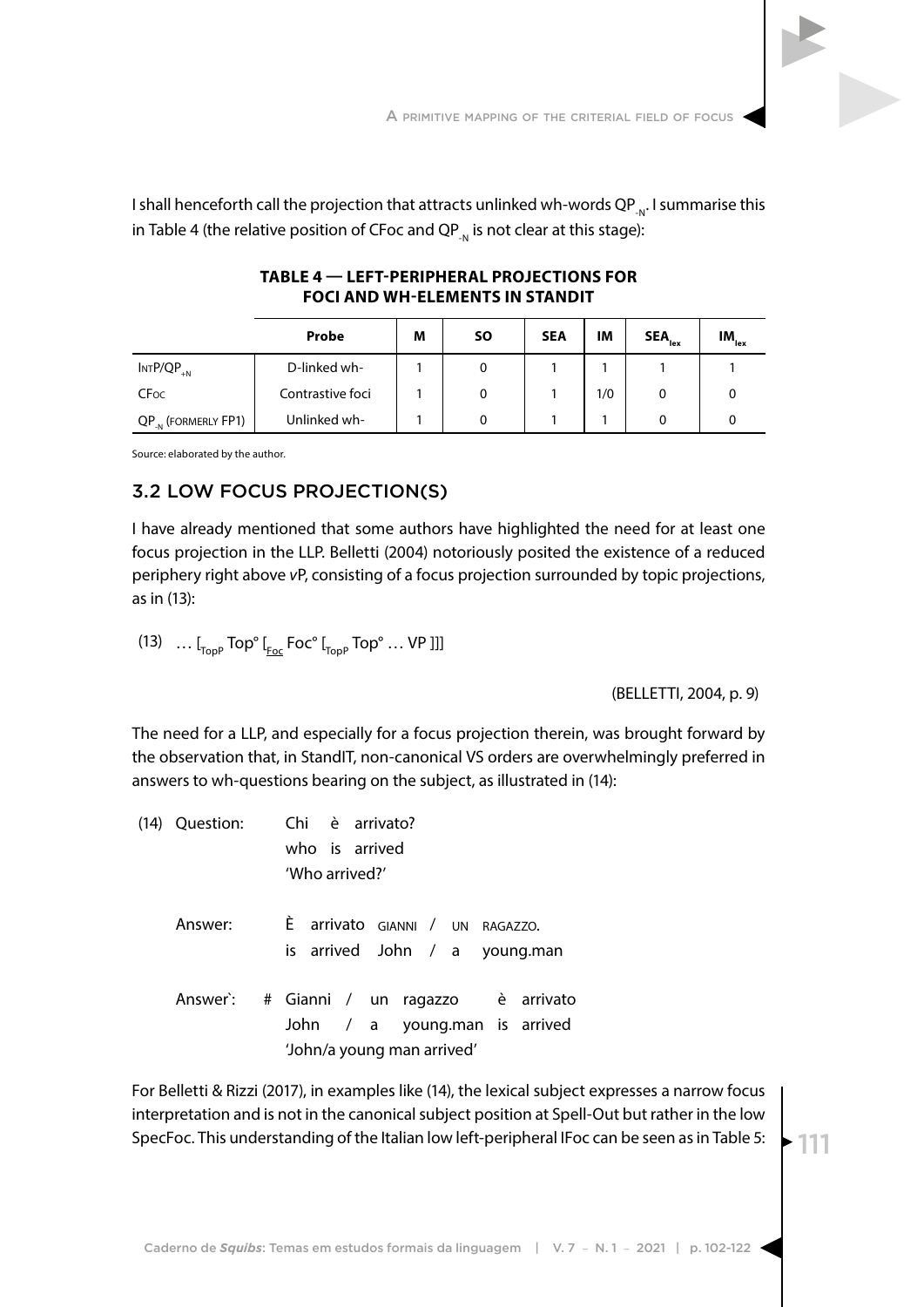| M | <b>SO</b> | <b>SEA</b> | IM | SEA <sub>lex</sub> | $\mathsf{IM}_{\mathsf{lex}}$ |
|---|-----------|------------|----|--------------------|------------------------------|
|   |           |            |    |                    |                              |

### **TABLE 5 — ITALIAN IFOC AS IN BELLETTI (2004)**

Source: elaborated by the author.

## 3.1.1 INFORMATIONAL FOCP IN ITALIAN VS EASTERN TREVISAN

In Bonan (2021a), I suggested that Belletti's claim is particularly relevant in EastTV, in which low movement of narrow foci is clearly visible with IOs, as in (15):

### (15) **EastTV**

| Question: A KI ghe gatu |  |                  |                                                                                                                         |  | dato i pomi? |
|-------------------------|--|------------------|-------------------------------------------------------------------------------------------------------------------------|--|--------------|
|                         |  |                  | to who 3.DAT have=you <sub>2ps</sub> given the apples                                                                   |  |              |
|                         |  |                  | 'To whom did you give the apples?'                                                                                      |  |              |
|                         |  | المتحدث المتماسم | and the state of the state of the state of the state of the state of the state of the state of the state of the<br>---- |  |              |

- Answer: # ghe go dato i pomi a giani. 3.DAT have<sub>1PS</sub> given the apples to John
- Answer': ghe go dato A GIANI i pomi. 3.DAT have<sub>1ps</sub> given to John the apples 'I gave the apples to John' (Lit: 'I gave to john the apples')

(BONAN, 2021a, p. 14 (32))

The low movement in the correct answer to (15), which further supports the presence of IFoc in the LLP,<sup>6</sup> is however not observed in StandIT, as in (16):

| (16) Question: |       | A chi hai dato le                                              |  |  | mele? |                                                      |  |
|----------------|-------|----------------------------------------------------------------|--|--|-------|------------------------------------------------------|--|
|                |       | to who have <sub>2ps</sub> given the apples                    |  |  |       |                                                      |  |
|                |       | 'To whom did you give the apples?'                             |  |  |       |                                                      |  |
| Answer:        | Ho    | dato le mele A<br>have <sub>1ps</sub> given the apples to John |  |  |       | <b>GIANNI</b>                                        |  |
| Answer:        | ?? Ho | dato A GIANNI<br>'I gave the apples to John'                   |  |  | le l  | mele<br>have <sub>1ps</sub> given to John the apples |  |

<sup>6</sup> Refer to Bonan (2021a) for evidence that orderings such as the one in (15) are not derived via rightward movement of what follows the focussed element.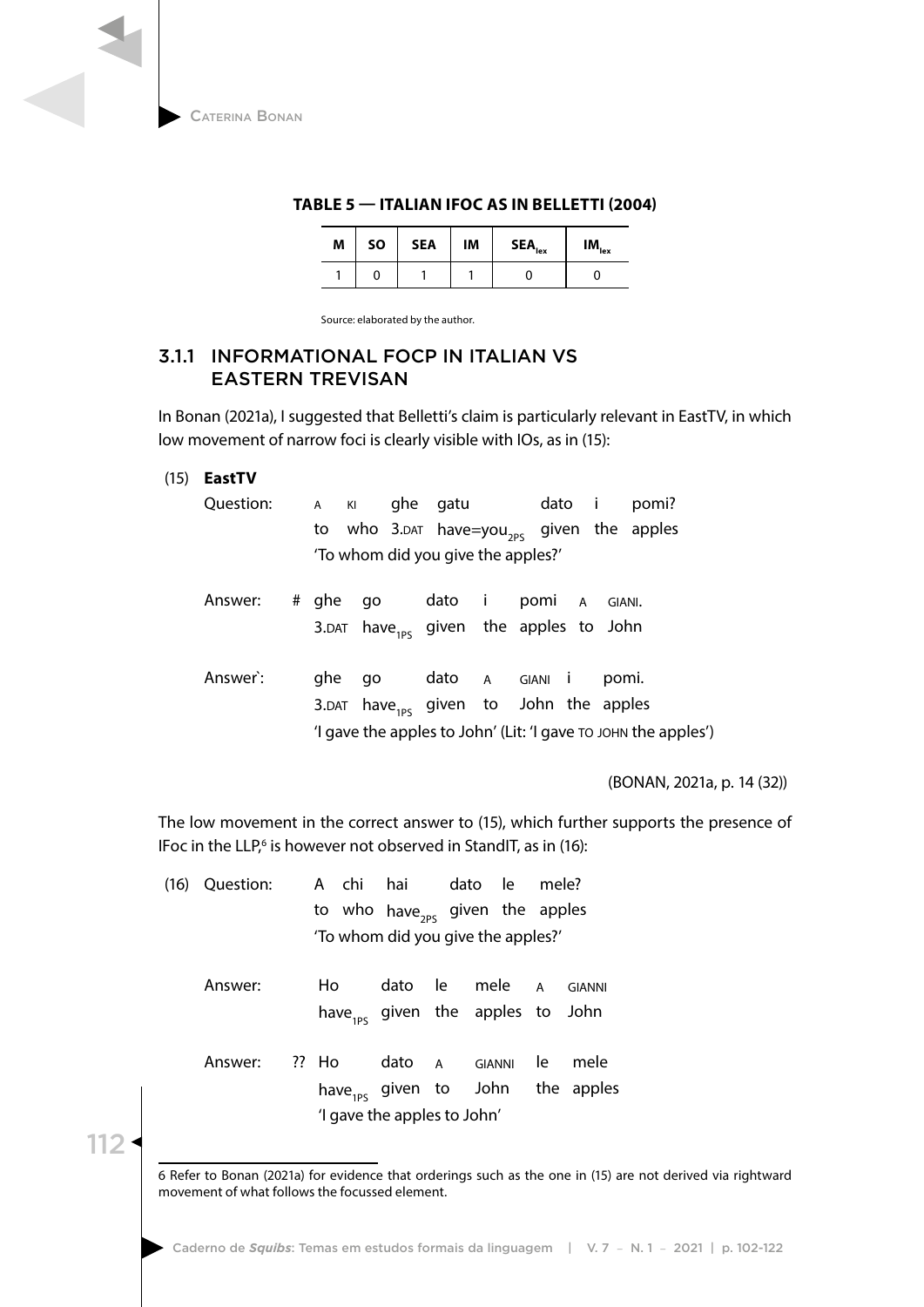It seems therefore reasonable to posit that Belletti is indeed right that informational focus is encoded in the LLP in Italian, although the movement data in (16) suggest that informational foci are in fact unmoved in Italian (Cf. CARDINALETTI, 2002; SAMEK-LODOVICI, 2015, for supporting evidence). The position for informational foci is thus low in both languages but while EastTV has IM=1, StandIT has IM=0, as in Table 6:

|          | M | <b>SO</b> | <b>SEA</b> | IM | $\mathsf{SEA}_{\mathsf{lex}}$ | ıм<br>'lex |
|----------|---|-----------|------------|----|-------------------------------|------------|
| Italian  |   | U         |            |    |                               |            |
| Trevisan |   |           |            |    |                               |            |

**TABLE 6 — DIFFERENT REALISATIONS OF IFOC**

Source: elaborated by the author.

The legitimacy of low focus projections is also independently supported by Aghem, which displays a focus marker *nó* that realises the post-verbal focus position and scopes over the element immediately to its left, as illustrated in (17).

### (17) **Aghem**

Zì bé-kó **nó.** eat fufu **foc** 'Eat fufu (as opposed to something else)'

(adapted from Aboh (2007, p. 91))

Examples like those in (17) "strongly indicate that the postverbal focus position is unique and has clear syntactic and discourse-related properties" (ABOH, 2007, p. 91). The Aghem IFoc can thus associated to the Boolean choices in Table 7:

**TABLE 7 — THE AGHEM FOCP**

|       | M | SΟ | <b>SEA</b> | IM | $\mathsf{SEA}_{\mathsf{lex}}$ | $IM_{lex}$ |
|-------|---|----|------------|----|-------------------------------|------------|
| Aghem |   |    |            |    |                               |            |

Source: elaborated by the author.

To summarise, all languages analysed in this section merge FocP, in the LLP, but only Aghem Spells-Out Foc° (SO=1). Furthermore, while Trevisan and Aghem internally merge the focalised constituent (IM=1), Italian does not (IM=0). Informational foci are associated with the same interpretation in the three languages, i.e., narrow focus, regardless of the phonetic status of the focus-head or the observed movement patterns of focalised constituents.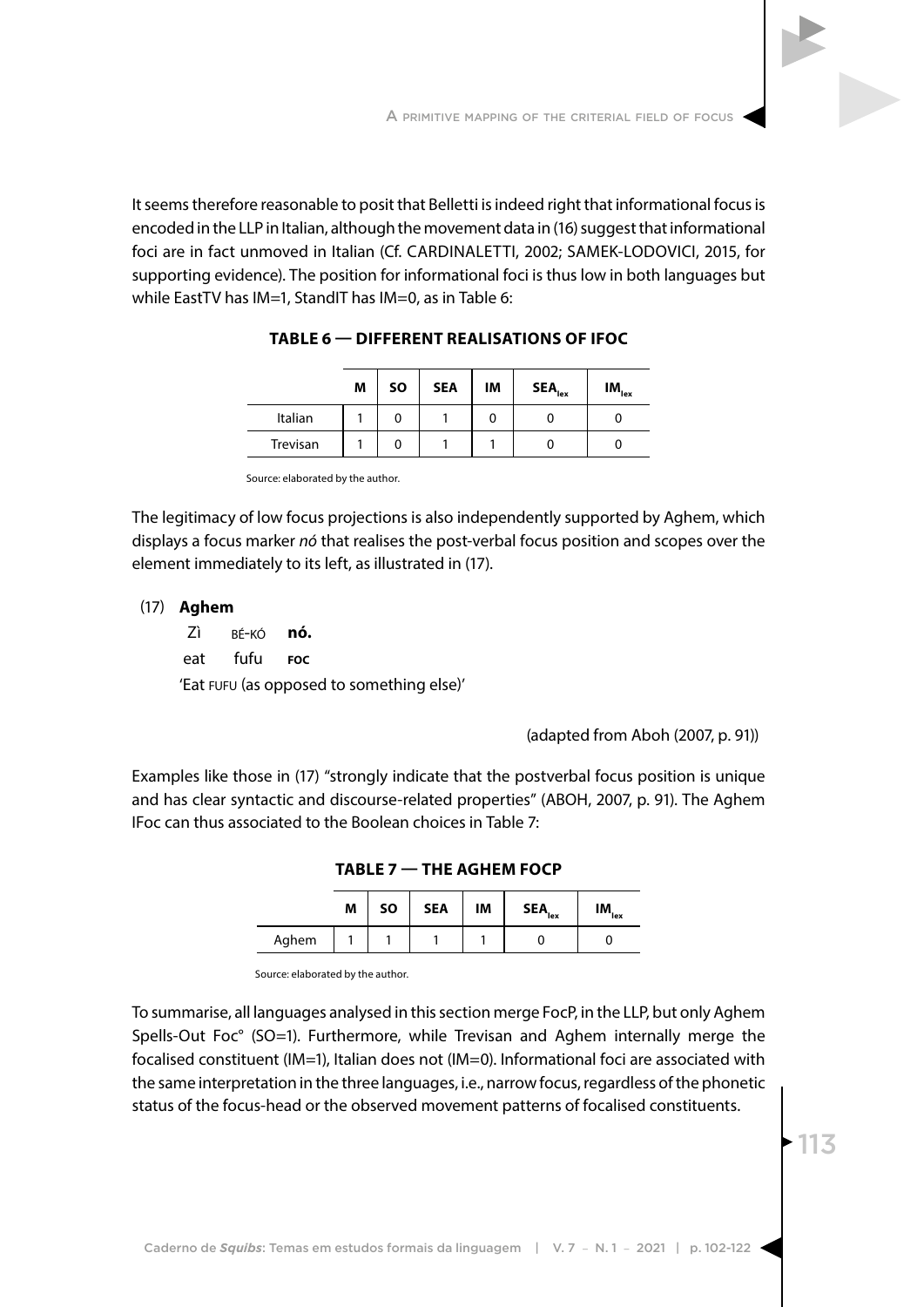# 3.2.2 MORE THAN JUST ONE LOW FOCP

While the empirical evidence in support of the Aghem FocP is scarce, to the effect that we are unable to establish whether Aghem low focalisations are exclusively informational, EastTV empirically supports the idea that the LLP can attract different types of foci. In §2, I provided examples of clause-internally moved contrastive foci and D-linked/unlinked wh-elements, respectively in (6) and (7). Low focus movement is additionally compulsory in corrective focalisations, i.e., structures that correct the content of a polar question, as in (18).

- (16) A: Toni ghe gaeo assà tutti i so schei a Giani? toni 3.dat has=3ps left all the his money to Gianni 'Has Toni left all of his money to Gianni?'
	- B: el ghe gà assà a mario tuti i so schei, no a Giani! 3PS 3.DAT has left to Mario all the his money NEG to Gianni
	- B`: <sup>??</sup> el ghe gà assà tutti i so schei a mario, no a Giani! 3PS 3.DAT has left all the his money to Mario NEG to Gianni 'He left all of his money to mario, not to Gianni!'

The EastTV low movement data presented throughout this paper might seem to suggest that all types of foci target the same Spec in this language. However, I have already claimed that, both empirically and semantically, one projection is not enough to attract all types of nominal foci. StandIT strongly suggests that corrective foci also require a dedicated projection, as the in-situ/shifted alternation of contrastive focalisations does not apply, as illustrated in (19):

(19) **StandIT**

114

- A: Gianni è andato a Londra? Gianni is gone to London 'Did Gianni go to London?'
- B: No, è andato A BERLINO (non a Londra). No, (he) is gone to Berlin (neg to London)
- B: # No, A BERLINO è andato (non a Londra). No, to Berlin (he) is gone (neg to London) 'No, he went to BERLIN (not to London).'

(adapted from Bianchi (2013, p. 198(7)))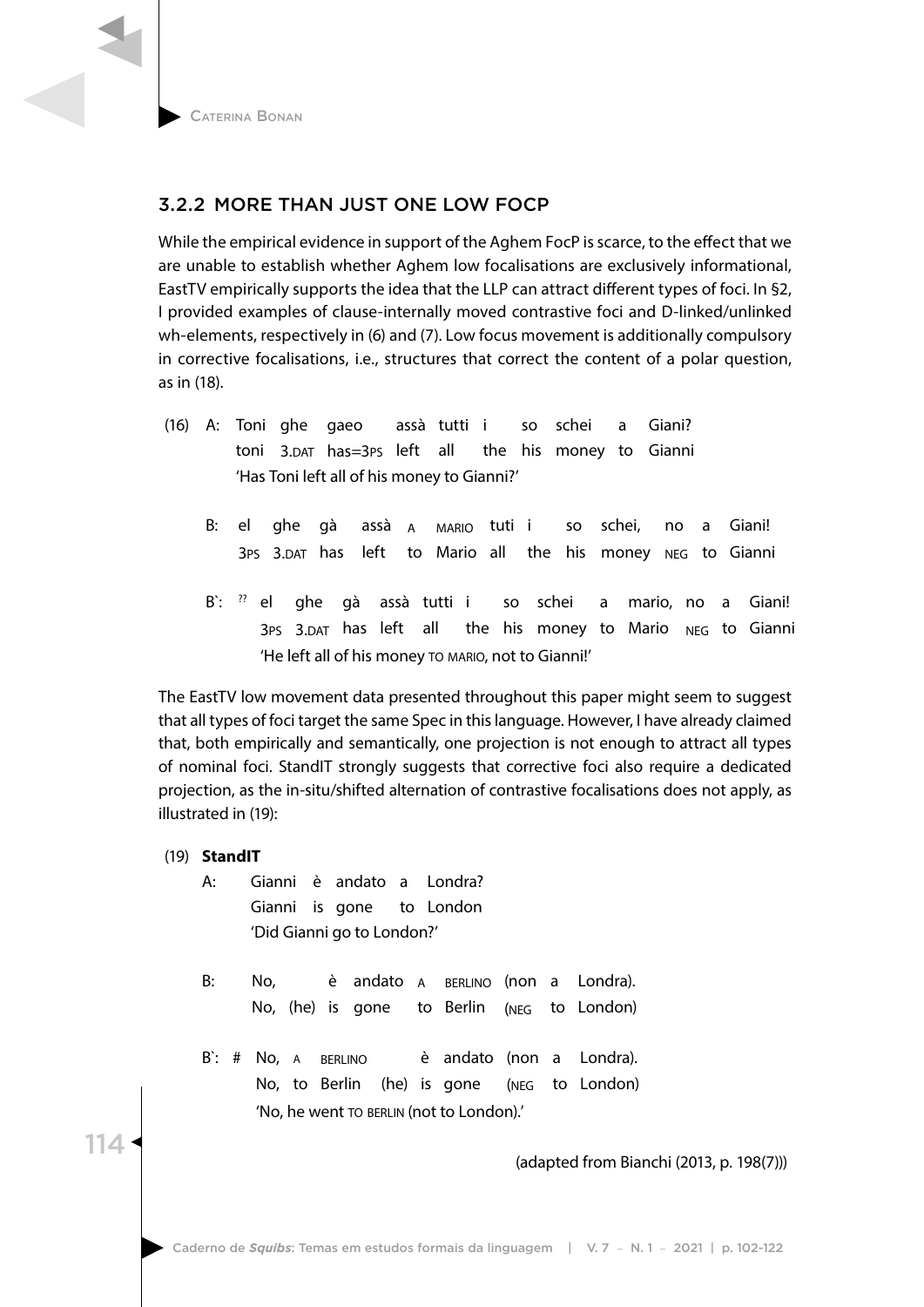If we abide by the 1F1H-rule (KAYNE, 2005; RIZZI, 2017), a CorFoc is clearly needed in the functional spine. CorFoc is the only type of focalisation besides informational focus that cannot be shifted to the HLP in StandIT: my suggestion, which will have to be tested further, is that this projection could be a low left-peripheral one. Its parametrisation is as in Table 8:

| M | SO | <b>SEA</b> | IM | $SEA$ <sub>lex</sub> | $IM_{lex}$ |
|---|----|------------|----|----------------------|------------|
|   |    |            |    |                      |            |

Source: elaborated by the author.

The data discussed in this article argue that EastTV low nominal focalisations do not all target the same projection but rather the same, low *portion* of the spine. This functional portion dedicated to 'focus' is as in (20) and is located in the LLP. Note that the relative order suggested for the different focus projections is arbitrary and remains to be determined for EastTV; here, I adopt Benincà & Poletto's (2004) claim in favour of CFoc>IFoc.

#### (20) **Distribution of 'Focus' projections in EastTV**

 $\ldots$  [<sub>IP</sub> [<sub>CorFoc</sub> [<sub>ConFoc</sub> [<sub>IFoc</sub>  $\ldots$  [<sub>VP</sub> ]]]]]]]

That EastTV has low focus movement in wh-interrogatives is, in the theory of interrogatives outlined in the Introduction, the first step in the derivation of 'in-situ' wh-questions. Accordingly, EastTV has both QP<sub>+N</sub> and QP<sub>-N</sub> in its HLP (used either in total wh-fronting, or to front Q alone when the wh-elements is stranded clause-internally), while the projection that probes low focus movement of wh-elements remains to be determined. Informational focus can be both D-linked and not linked, and answer-seeking questions are instances of request for information, therefore IFoc is a plausible candidate for low focus movement of wh-elements. I leave this discussion for further work because the role of IFoc in the derivation of interrogatives first needs assessing in those languages that front informational foci, as those discussed in §3.3.

### 3.3 WHEN LOW PROJECTIONS ARE HIGH

I have argued that, cross-linguistically, not all types of foci have the same distribution. Our current understanding of the cartography of 'focus' stems from a meticulous observation of the syntax of StandIT (RIZZI, 1997, and related literature), to the effect that a considerable amount of work on nominal foci and interrogative wh-movement has taken Rizzi's (1997) FocusP and Belletti's (2004) FocP to be the sole available projections for foci, and accepted that these are cross-linguistically located at the same structural height. Here, I have claimed that more than two functional projections related to 'focus' are needed in the functional spine, and offered a primitive discussion of the distribution of these in StandIT and EastTV.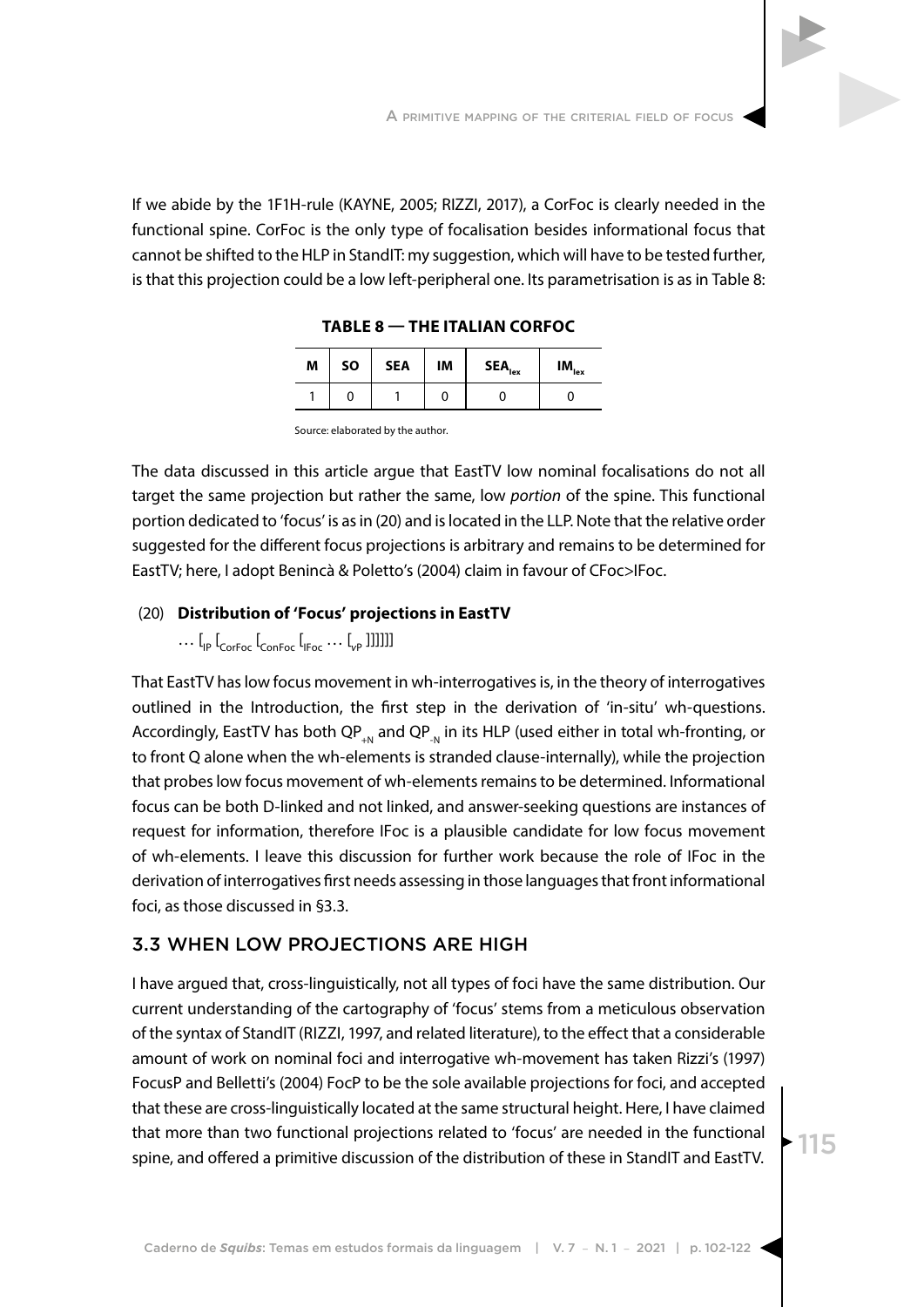It is important to acknowledge that there also exist languages in which all types of foci can be fronted, such as the variety of Sicilian in Cruschina (2013). Indeed, it has been demonstrated that Sicilian can not only front all the foci that StandIT fronts, but also informational foci which can only surface in-situ in StandIT (§2). An example is provided in (21):

|  | $(16)$ Sicilian |                                                                           |  |  |  |  |  |
|--|-----------------|---------------------------------------------------------------------------|--|--|--|--|--|
|  | Ouestion:       | Chi scrivisti?<br>what write.past.1sg<br>'What did you write?'            |  |  |  |  |  |
|  | Answer:         | Scrissi<br>N'ARTICULU.<br>write.past.1s an=article                        |  |  |  |  |  |
|  | Answer:         | N'articulu scrissi!<br>an=article write.past.1sg<br>'l wrote an article.' |  |  |  |  |  |

(CRUSCHINA, 2013, p. 58 (33))

Examples like (21) argue that, in Sicilian, the answer to a question bearing on the DO can display either a VO or an OV ordering. According to Cruschina, VO is the unmarked ordering while, in the OV case, additional emphasis is conveyed. While the mapping of the HLP proposed by Cruschina takes contrastive foci and D-linked wh-phrases to compete for the same structural projection (in his terms, CFocP), which I have argued against here, it is interesting to note that all distributional tests he applied demonstrate that the IFoc is in the HLP in Sicilian. In his terms, the HLP of Sicilian is as in (22), with CFocP responsible for the attraction of contrastive foci and D-linked wh-phrases, and IFocP minimally associated to the fronting of information foci, mirative foci, and unlinked wh-phrases.

### (22) **The HLP of Sicilian**

116

… [CFocP [TopP [IFocP ]]] …

(CRUSCHINA, 2011, p. 219)

Mirative fronting, which I have not discussed yet, is a type of informational focus that is not triggered by a previously-uttered question, i.e., it is not necessarily D-linked (CRUSCHINA, 2012; BIANCHI, 2015; BIANCHI et al., 2016; a.o.). Whilst grouping mirative and informational fronting together is thus quantificationally plausible, and empirically justified in Sicilian,

Caderno de *Squibs*: Temas em estudos formais da linguagem | V. 7 – N. 1 – 2021 | p. 102-122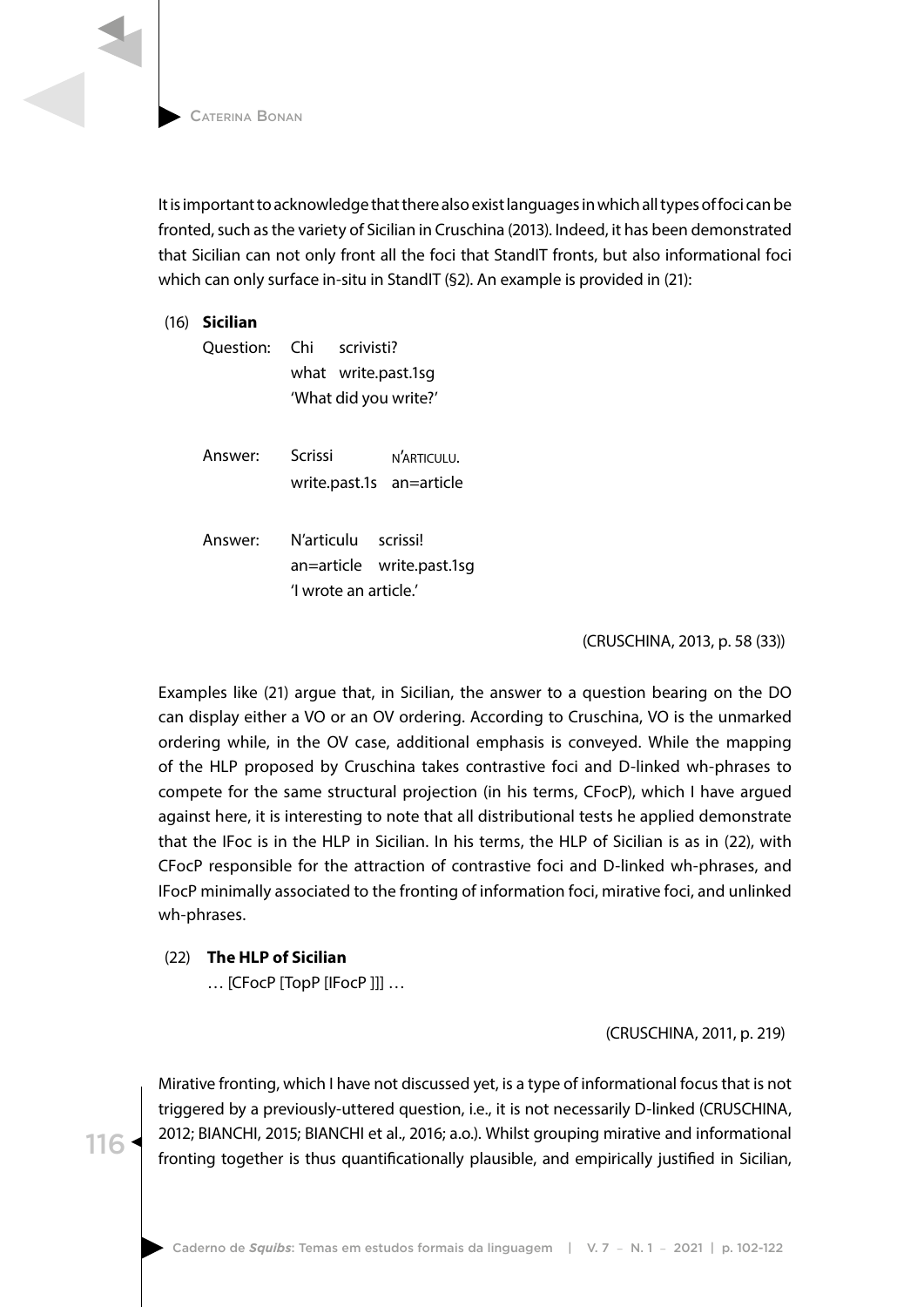A primitive mapping of the criterial field of focus

the distribution of mirative foci in StandIT suggests that the two are governed by different heads, as in (23):

| <b>StandIT</b> |  |  |  |                                                                               |  |                                      |  |       |  |  |  |
|----------------|--|--|--|-------------------------------------------------------------------------------|--|--------------------------------------|--|-------|--|--|--|
| a.             |  |  |  |                                                                               |  | Pensa te! DI VENTI KILI è dimagrito! |  |       |  |  |  |
|                |  |  |  | think you of twenty kilos is lost.weight                                      |  |                                      |  |       |  |  |  |
|                |  |  |  | b. Pensa te! È dimagrito DI VENTI<br>think you is lost.weight of twenty kilos |  |                                      |  | KILI! |  |  |  |
|                |  |  |  | 'Guess what! He lost TWENTY KILOS!'                                           |  |                                      |  |       |  |  |  |

(DAL FARRA, 2018, p. 45)

The fact that IM=1/0 for the mirative foci of StandIT, while IM is always set negatively for IFoc argue that an additional focus projection is needed in the spine: MirFoc. Because mirative foci can be shifted in StandIT, I maintain that the Italian MirFoc is encoded in the HLP.

The empirical evidence discussed in this paper strongly suggests that the functional projections which encode 'focus' features are more than two in number, and are merged in language-specific fashion in the functional spine: it thus appears that nominal foci should not be studied in the absence of a preliminary mapping of the distribution of focus projections in the languages under investigation. Here, I have argued that while standard Italian has most FocPs in the HLP, apart from IFoc and CorFoc that are in the LLP, languages like EastTV realise all FocPs in the LLP, and languages like Cruschina's variety of Sicilian encode all focus features in the HLP. I have also claimed that observed distributional microvariation can be better understood if we look at movement through the lens of Rizzi's (2018) parameters. Accordingly, languages display different combinations of the three microparameters that regulate whether FocPs attract foci into their Spec (IM=1 vs IM=0), phonetically realise their head (SO=1 vs SO=0), and attract lexical categories (IM<sub>lex</sub>=1 vs IM<sub>lex</sub>=0).

# 3.4 'CRITERIAL FIELDS'

 $(23)$ 

Given that Rizzi's FocusP is insufficient to make sense of the complex phenomenon of nominal focalisation in Romance, I have demonstrated that the FocPs needed in the functional spine are minimally four: CFoc, IFoc, CorFoc, and MirFoc. Their identification has been carried out both on semantic grounds and on the observation of the distributional properties of each type of focus under consideration. On the assumption that the setting of IM for one head is fixed and unchangeable, I suggested that semantically equivalent phenomena with different distributions require the postulation of specialised projections. Rizzi's (1997) FocusP, split into FP2 and FP1 in Rizzi (2018), has traditionally been taken to host either fronted wh-phrases or contrastive foci. However, more recent developments in the theory of wh-interrogatives have suggested that wh-phrases and foci do not compete for the same projection, given that wh-fronting is triggered by [q] alone (CABLE, 2010; ABOH;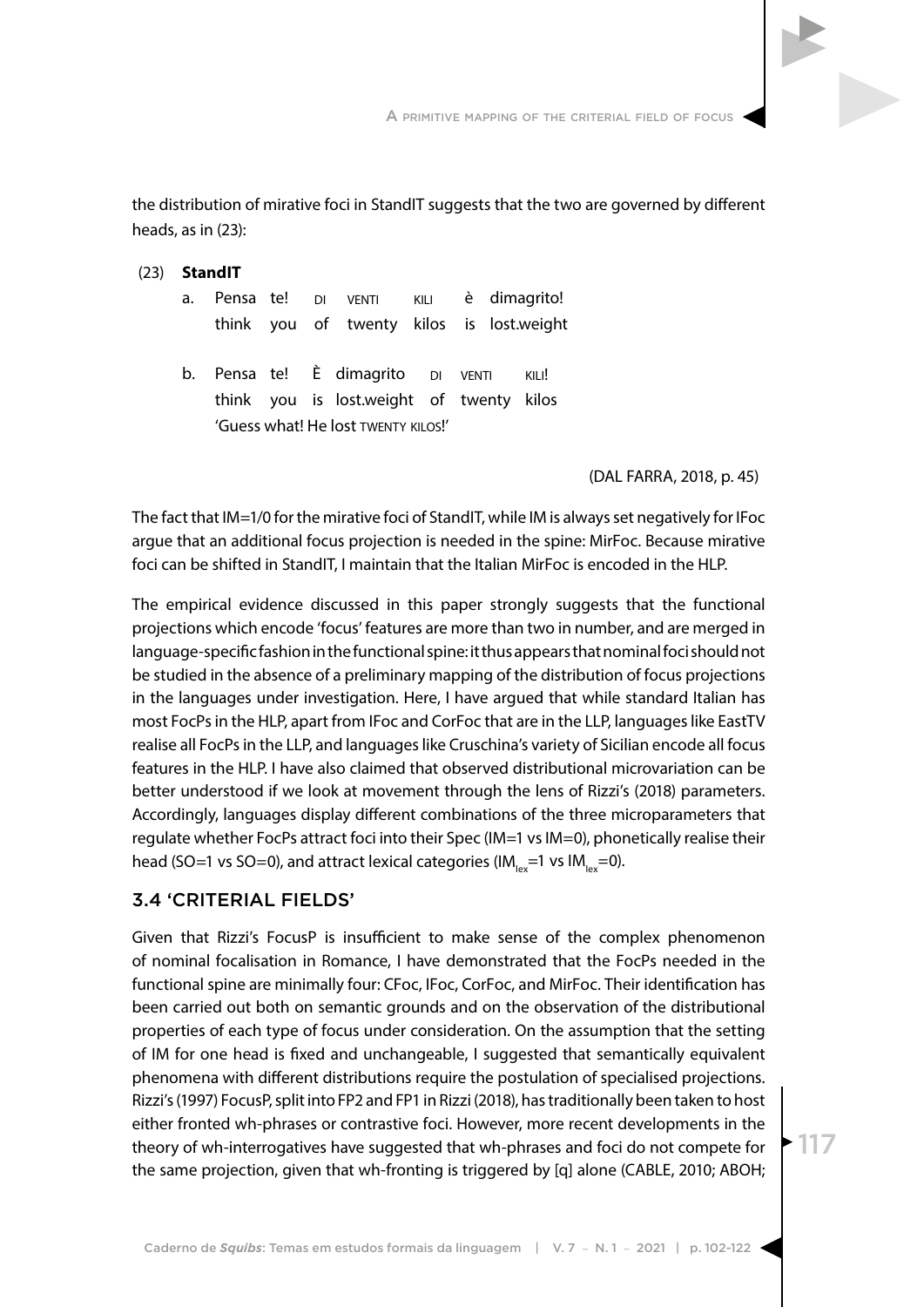Caterina Bonan

PFAU, 2012; BONAN, 2021a; a.o.): here, I have suggested merging Rizzi's (2001) interrogative projection IntP and Cable's (2010) FocusP into a QP, responsible for the total fronting of wh-elements, and to posit the existence of a CFoc for contrastive foci. This move is supported empirically by the syntax of StandIT (the setting of IM is 1/0 for contrastive foci and 1 for wh-phrases), and also semantically motivated: contrastive foci are quantificationally like D-linked wh-phrases, but while they systematically follow IntP in the phonetic string D-linked wh-phrases precede it, thus suggesting that the two cannot possibly compete for the same Spec. The cross-linguistic differences in the distribution of foci of the same type suggest that focus projections are indeed always encoded in the peripheries, although the height at which the different FocPs are internally merged is language-specific. Sicilian, for instance, realises all FocPs in the HLP, while EastTV does so in the LLP, and StandIT displays a mixed situation with only IFoc and MirFoc in the LLP.

Clause-internal FocPs are however problematic for the mainstream understanding of how 'focus' works semantically, at least superficially. Given that a clause-internal FocP is always criterial in the sense of Rizzi (2004), and that what is attracted into its Spec is frozen-in-place and unable to be moved further, a [focus]-feature checked in the LLP by a certain constituent makes it impossible for that same constituent to move to the HLP at LF to determine its scope. Since Chomsky (1976), focus has indeed widely been understood as associated to a movement operation, quantifier raising, that applies to the focussed constituent either overtly or at the moment of Interpretation. Relying on evidence from weak crossover effects indeed, Chomsky argued in favour of an operator-variable structure that makes the representation of Focus at LF parallel to that of structures derived by wh-movement: in place of the focussed constituent, the resulting LF representation has a variable bound by a definiteness operator. An influential non-quantificational account of Focus was however developed since in Rooth (1985), and related work, which interprets focus in-situ. Rooth takes the focus of a sentence to be represented as a constituent whose value can vary and generates a set of alternative propositions, the 'focus alternative set', for the utterance. Cartographic understandings of focus have traditionally abode by Chomsky's quantificational approach. Consequently, low foci such as the ones described by Belletti have either been understood as moved into the HLP at LF, or moved there before Spell-Out. Although not in line with standard cartographic assumptions, the possibility of interpreting foci in-situ has been largely and successfully explored in the literature (ROOTH, 1992; WAGNER, 2020; SAMEK-LODOVICI, 2015, 2020; a.o.), hence I maintain that the path is worth exploring.

Moreover, both the interpretational dissimilarities between the clause-internal and the high foci of Italian and the different movement properties displayed by the different types of foci discussed here, and the desired 1F1H architecture, argue that an in-situ interpretation of foci is more desirable. Accepting that not all foci need moving to the HLP has also the theoretical advantage of respecting Criterial Freezing: a syntactically active head that triggers movement does so for a Criterion to be met, and once a criterial spec-head configuration is obtained, the relevant constituent is frozen in place and no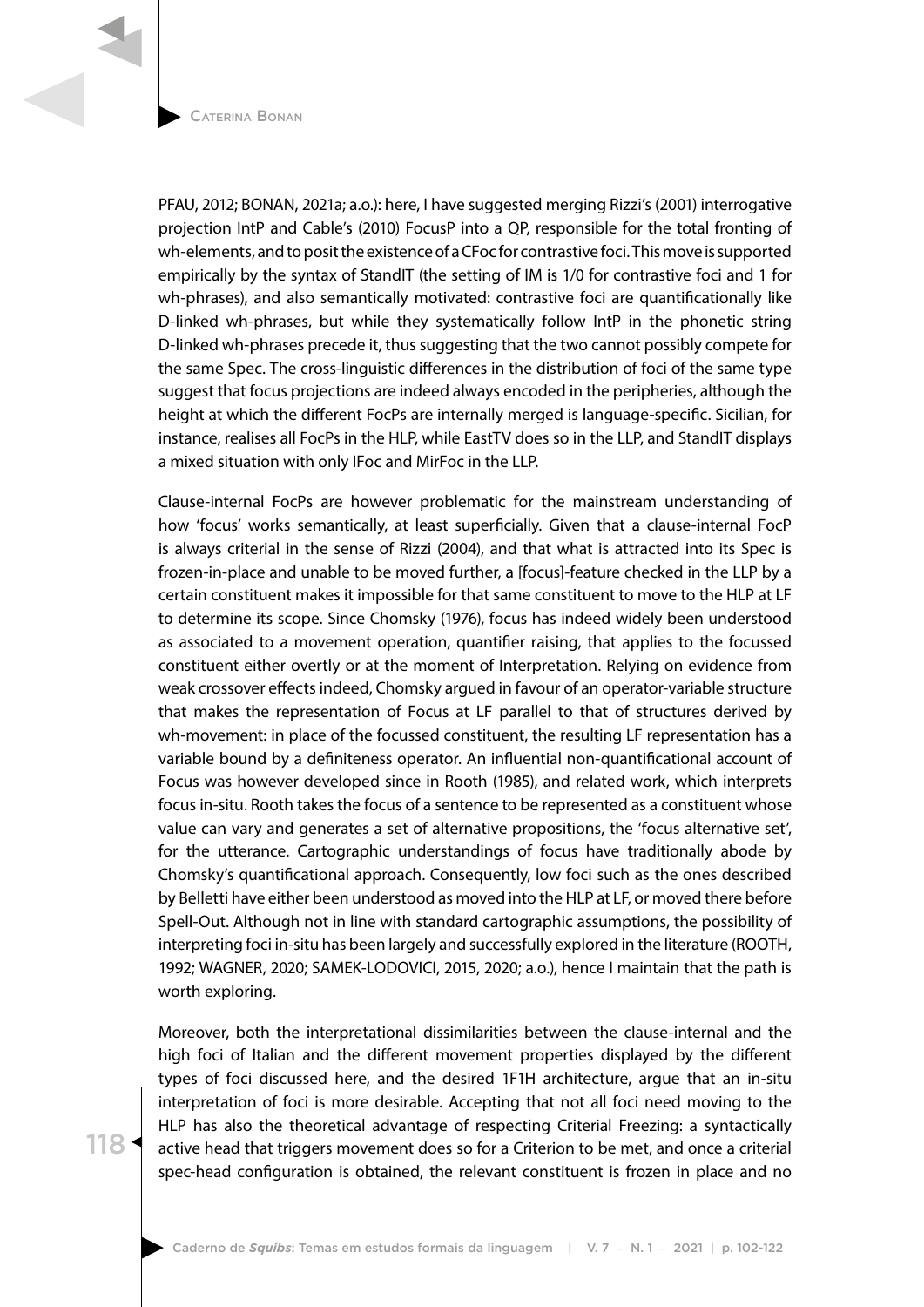

Authors such as Bianchi (2013) have claimed that 'focus' is the only area of grammar in which the desired 1F1H configuration seems unattainable. Here, I have provided evidence that 1F1H is respected if we no longer understand focus as a projection but start thinking of it as a 'field', i.e., a functional portion comprising of numerous projections that encode features related to the semantic field of focus. This functional portion can be continuous (realised entirely in one periphery) or discontinuous (scattered between the HLP and the LLP). Because of the 'Uniqueness' principle, only one projection of the focus field can be active at any given time.

# 4 CONCLUSIONS

In this article, I claimed that the desired 1F1H-architecture of the functional spine can be maintained for a number of focal phenomena *iff* these are understood to be governed by different features that fall under the broad label of 'focus'. These are encoded by specialised heads within what I call a criterial field, i.e., a portion of the spine that encompasses numerous projections whose simultaneous activation is ruled out on semantic grounds by the 'Uniqueness of focus' principle. I have claimed that the criterial field related to focus can, although it must not, be discontinuous, i.e., distributed across the low and the high peripheries.

I have argued that the features of the criterial field of focus are, minimally: new information (IFoc), contrast (CFoc), correction (CorFoc), and mirativity (MirFoc). I have also included  $Q_{N}$ and  $Q_{N}$  in my discussion, although these projections are responsible for the interrogative, i.e., 'non focus', part of the derivation of wh-questions, and are therefore not part of the field.

Further research is needed to refine this preliminary discussion, to articulate its technical implementation and to test its empirical validity further. Nonetheless, the notion of 'criterial field' offers a novel, cross-linguistically motivated mapping of focus projections which, I hope, will inspire future investigations and debates on this composite and fascinating syntactic topic.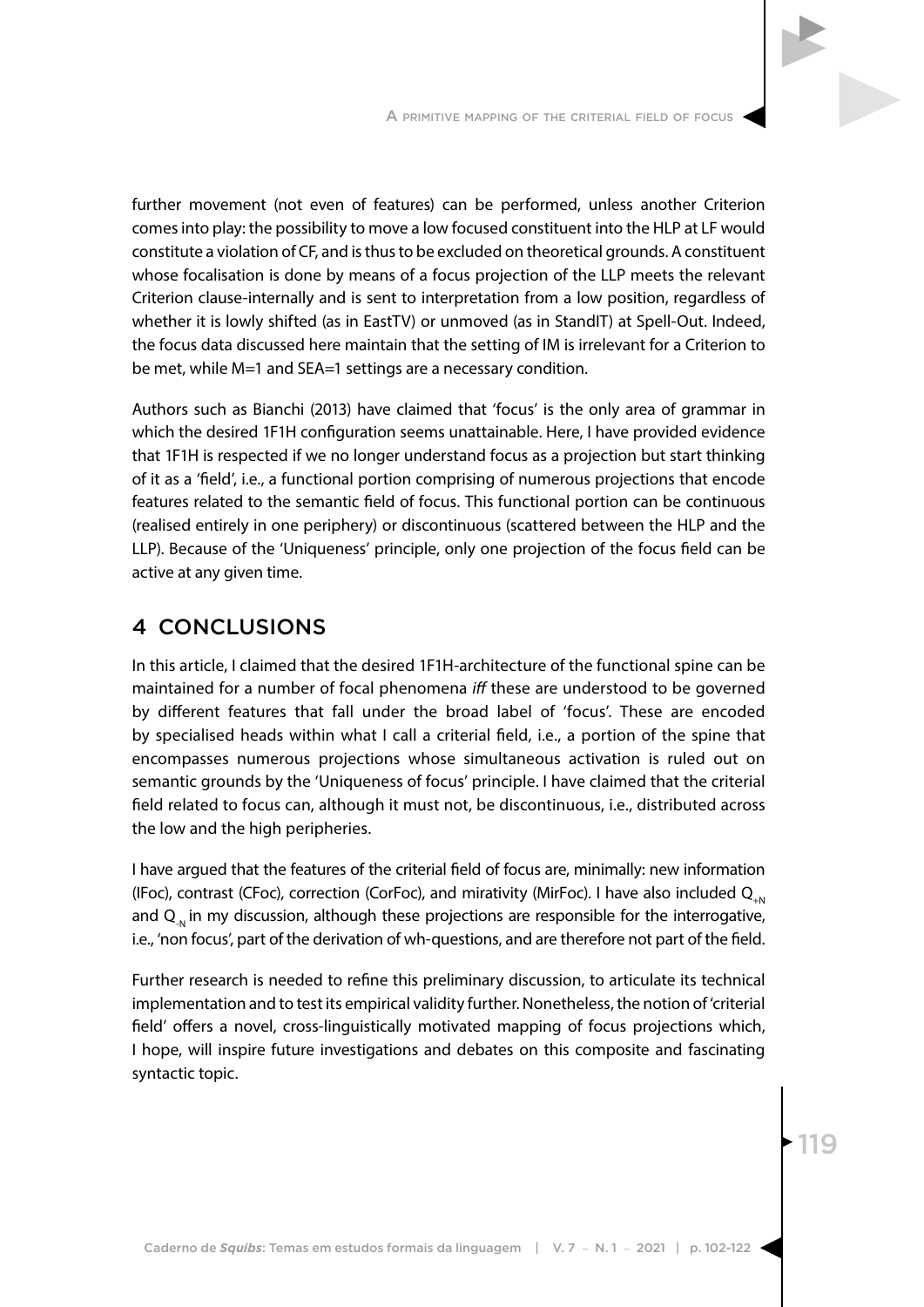

120

# REFERENCES

ABOH, E.; PFAU, R. What's a Wh-Word Got to Do with It? *In*: BENINCÀ, P.; MUNARO, N. (ed.) *Mapping the Left Periphery*. Oxford University Press, 2011. DOI: https://doi.org/10.1093/ acprof:oso/9780199740376.003.0004.

ABOH, E. Leftward focus versus rightward focus, the Kwa-Bantu conspiracy. *In*: KULA, N. C.; MARTEN, L. (ed.). *Bantu in Bloomsbury*: Special Issue on Bantu Linguistics. London: SOAS, University of London, 2007. p. 81–104.

ALDRIDGE, E. Short Wh-movement in Old Japanese. *In*: IWASAKI, S.; HOJI, H.; CLANCY, P.; SOHN, S. (ed.). *Japanese/Korean Linguistics*, v. 17, 2009. p. 549–563.

ALDRIDGE, E. Clause-internal Wh-movement in Archaic Chinese. *Journal of East Asian Linguistics*, v. 19, n. 1, p. 1–36, 2010. Springer. DOI: https://doi.org/10.1007/s10831-009-9054-z.

BECK, S. Intervention Effects Follow from Focus Interpretation\*. *Natural Language Semanics* 14, p. 1–56, 2006. DOI: https://doi.org/10.1007/s11050-005-4532-y.

BELLETTI, A.; RIZZI, L. On the Syntax and Pragmatics of Some Clause-Peripheral Positions. *In*: BLOCHOWIAK, J. et al. (ed.). *Formal Models in the Study of Language*. Springer, Cham, 2017. p. 33–48. DOI: https://doi.org/10.1007/978-3-319-48832-5\_3.

BELLETTI, A. Aspects of the low IP area. *In*: RIZZI, L. (ed.). *The Structure of IP and CP*: The Cartography of Syntactic Structures. Oxford University Press, 2004.

BENINCÀ, P.; POLETTO, C. Topic, focus, and V2. Defining the CP sublayers. *In*: RIZZI, L. (ed.). *The Cartography of Syntactic Structures 2*. Oxford University Press, 2004. p. 52–75.

BIANCHI, V. Focus Fronting and the Syntax-Semantics Interface. *In*: SHLONSKY, U. (ed.). *Beyond the Functional Sequence*. Oxford: Oxford University Press, 2015. p. 60–72.

BIANCHI, V.; BOCCI, G.; CRUSCHINA, S. Focus Fronting, Unexpectedness, and the Evaluative Dimension. *Semantics and Pragmatics* 9, 2016, p. 1–54.

BONAN, Caterina. Romance interrogative syntax. Formal and typological dimensions of variation. *Linguistik Aktuell/Linguistics Today* 266. The John Benjamins Publishing Company, 2021a. DOI: https://doi.org/10.1075/la.266.

BONAN, Caterina. From northern Italian to Asian wh-in situ: A theory of low focus movement. *Isogloss*: Open Journal of Romance Linguistics 7, p. 1–59, 2021b. DOI: https://doi. org/10.5565/rev/isogloss.108.

BOŠKOVIĆ, Ž. Now I'm a Phase, Now I'm Not a Phase: On the Variability of Phases with Extraction and Ellipsis. *Linguistic Inquiry,* MIT Press, v. 45, p. 27–89, 2014. DOI: https://doi. org/10.1162/ling\_a\_00148.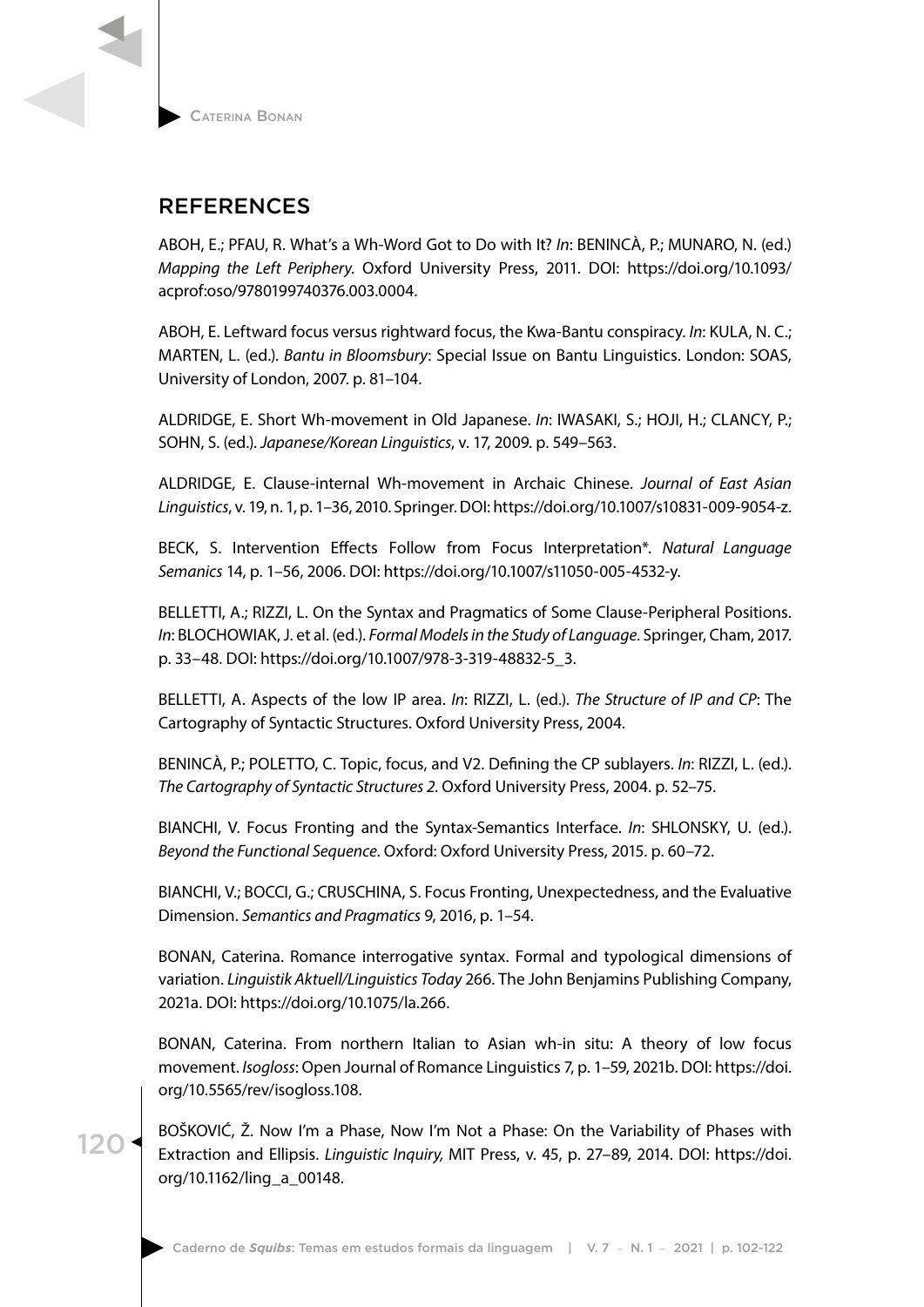

CARDINALETTI, A. Against Optional and Null Clitics. Right Dislocation vs. Marginalization. *Studia* Linguistica, v. 56, p. 29–57, 2002. DOI: https://doi.org/10.1111/1467-9582.00086.

CHOMSKY, N. Derivation by Phase. *In*: KENSTOWICZ, M. (ed.). *Ken Hale:* A Life in Language. MIT Press, 2001. p. 1–52.

CRUSCHINA, S. Fronting, dislocation, and the syntactic role of discourse-related features. *Linguistic Variation*, v. 11, n. 1, p. 1–34, 2011. DOI: 10.1075/lv.11.1.01cru.

CRUSCHINA, S. Discourse-Related Features and Functional Projections. *Oxford Comparative Studies in Syntax*. Oxford & New York: Oxford University Press, 2012.

CRUSCHINA, S. Some notes on clefting and fronting. *In*: DI DOMENICO, E.; HAMANN, C.; MATTEINI, S. (ed.). *Structures, Strategies and Beyond*. John Benjamins, 2015. p. 181–208.

DAL FARRA, C. Towards a fine-grained theory of focus. *Annali di Ca' Foscari: Serie Occidentale*, v. 52, p. 39–63, 2018. DOI: 10.30687/AnnOc/2499-1562/2018/01/002.

HORVATH, Julia. *Focus in the theory of grammar and the syntax of Hungarian*. Studies in Generative Grammar, v. 24. De Gruyter Mouton, 1986. DOI: https://doi. org/10.1515/9783110849165.

KAYNE, R. S. *Movement and Silence*. Oxford: Oxford University Press, 2005.

RIZZI, L. Residual verb second and the Wh-Criterion. *In*: BELLETTI, A.; RIZZI, L. (ed.). *Parameters and functional heads*. Oxford University Press, 1996. p. 63–90.

RIZZI, L. The Fine Structure of the Left Periphery. *In*: HAEGEMAN, L. (ed.). *Elements of Grammar*. Kluwer International Handbooks of Linguistics. Springer, 1997. p. 281–337.

RIZZI, L. On the Position Int(errogative) in the Left Periphery of the Clause. *In*: CINQUE, G.; SALVI, G. (ed.). *Current Studies in Italian Syntax:* Essays offered to Lorenzo Renzi. Linguistic Variations 59, 2001. p. 287–296. DOI: https://doi.org/10.1016/s0024-3841(01)00057-2.

RIZZI, L. Cartography, criteria, and labeling. *In*: SHLONSKY, Ur (ed.). *Beyond the functional sequence*. New York: Oxford University Press, 2015.

RIZZI, L. On the format and locus of parameters: The role of morphosyntactic features. *Linguistic Analysis*, v. 41, n.3-4, p. 159–191, 2017.

RIZZI, L. Intervention effects in grammar and language acquisition. *Probus*, v. 30, n. 2, 2018, p. 339–367. DOI: https://doi.org/10.1515/probus-2018-0006.

121

ROOTH, M. A theory of focus interpretation. *Natural Language Semantics*, v. 1, n. 1, p. 75–116, 1992.